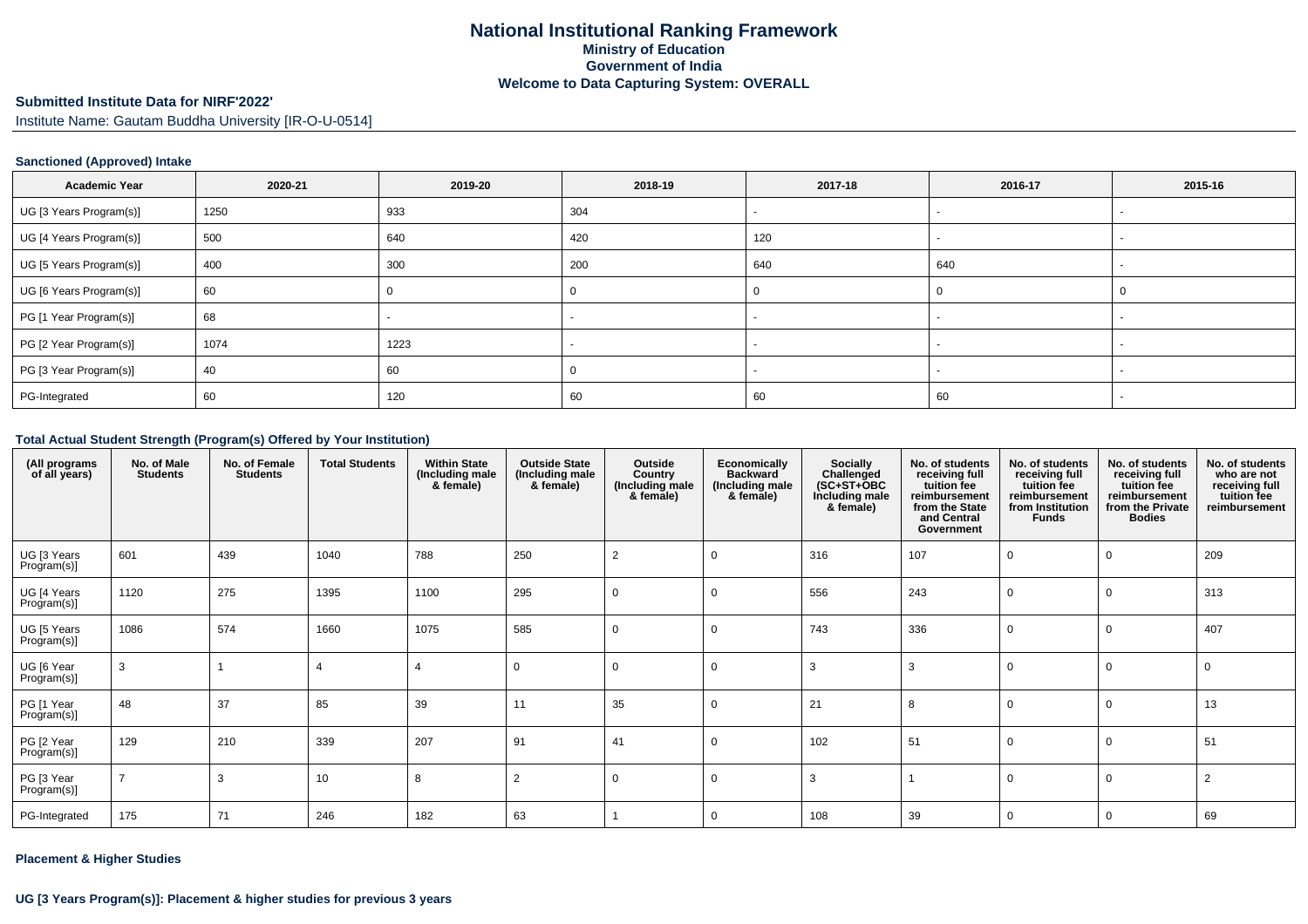| <b>Academic Year</b> | No. of first year<br>students intake in the<br>year | No. of first vear<br>students admitted in<br>the year | <b>Academic Year</b> | No. of students<br>admitted through<br>Lateral entry | <b>Academic Year</b> | No. of students<br>graduating in<br>minimum stipulated<br>time | No. of students<br>placed | Median salary of<br>placed<br>graduates(Amount in<br><b>Rs.)</b> | No. of students<br>selected for Higher<br><b>Studies</b> |
|----------------------|-----------------------------------------------------|-------------------------------------------------------|----------------------|------------------------------------------------------|----------------------|----------------------------------------------------------------|---------------------------|------------------------------------------------------------------|----------------------------------------------------------|
| 2016-17              | 226                                                 | 92                                                    | 2017-18              |                                                      | 2018-19              | -33                                                            |                           | 150000(One Lakh Fifty<br>Thousand)                               | 32                                                       |
| 2017-18              | 275                                                 | 253                                                   | 2018-19              |                                                      | 2019-20              | 149                                                            |                           | O(Zero)                                                          |                                                          |
| 2018-19              | 304                                                 | 195                                                   | 2019-20              |                                                      | 2020-21              | 162                                                            |                           | 240000(Two Lakh<br>Forty Thousand)                               | 37                                                       |

# **UG [4 Years Program(s)]: Placement & higher studies for previous 3 years**

| <b>Academic Year</b> | No. of first year<br>students intake in the<br>year | No. of first year<br>students admitted in<br>the year | <b>Academic Year</b> | No. of students<br>admitted through<br>Lateral entry | <b>Academic Year</b> | No. of students<br>graduating in<br>minimum stipulated<br>time | No. of students<br>placed | Median salary of<br>placed<br>graduates(Amount in<br><b>Rs.</b> ) | No. of students<br>selected for Higher<br><b>Studies</b> |
|----------------------|-----------------------------------------------------|-------------------------------------------------------|----------------------|------------------------------------------------------|----------------------|----------------------------------------------------------------|---------------------------|-------------------------------------------------------------------|----------------------------------------------------------|
| 2015-16              |                                                     |                                                       | 2016-17              |                                                      | 2018-19              |                                                                |                           | O(Zero)                                                           | $\mathbf{0}$                                             |
| 2016-17              | 60                                                  | 57                                                    | 2017-18              |                                                      | 2019-20              | 61                                                             | 36                        | 350000(Three Lakh<br>Fifty Thousand)                              |                                                          |
| 2017-18              | 120                                                 | 89                                                    | 2018-19              |                                                      | 2020-21              | 69                                                             | 43                        | 380000(Three Lakh<br>Eighty Thousand)                             | -3                                                       |

#### **UG [5 Years Program(s)]: Placement & higher studies for previous 3 years**

| <b>Academic Year</b> | No. of first year<br>students intake in the<br>year | No. of first year<br>students admitted in<br>the year | <b>Academic Year</b> | No. of students<br>admitted through<br>Lateral entry | <b>Academic Year</b> | No. of students<br>graduating in<br>minimum stipulated<br>time | No. of students<br>placed | Median salary of<br>placed<br>graduates(Amount in<br>Rs.) | No. of students<br>selected for Higher<br><b>Studies</b> |
|----------------------|-----------------------------------------------------|-------------------------------------------------------|----------------------|------------------------------------------------------|----------------------|----------------------------------------------------------------|---------------------------|-----------------------------------------------------------|----------------------------------------------------------|
| 2014-15              | 580                                                 | 284                                                   | 2015-16              |                                                      | 2018-19              | 255                                                            | 167                       | 310000(Three Lakh<br>Ten Thousand)                        | 42                                                       |
| 2015-16              | 550                                                 | 463                                                   | 2016-17              | 10                                                   | 2019-20              | 385                                                            | 148                       | 350000(Three Lakh<br>Fifty Thousand)                      | 40                                                       |
| 2016-17              | 640                                                 | 541                                                   | 2017-18              |                                                      | 2020-21              | 438                                                            | 144                       | 350000(Three Lakh<br>Fifty Thousand)                      | 30                                                       |

# **PG [1 Years Program(s)]: Placement & higher studies for previous 3 years**

| <b>Academic Year</b> | No. of first year<br>students intake in the<br>year | No. of first year<br>students admitted in<br>the year | <b>Academic Year</b> | No. of students graduating in minimum<br>stipulated time | No. of students<br>placed | Median salary of<br>placed<br>graduates(Amount in<br><b>Rs.)</b> | No. of students<br>selected for Higher<br><b>Studies</b> |
|----------------------|-----------------------------------------------------|-------------------------------------------------------|----------------------|----------------------------------------------------------|---------------------------|------------------------------------------------------------------|----------------------------------------------------------|
| 2018-19              | 20                                                  |                                                       | 2018-19              |                                                          |                           | O(Zero)                                                          |                                                          |
| 2019-20              | 90                                                  | 83                                                    | 2019-20              | 66                                                       |                           | O(Zero)                                                          | 22                                                       |
| 2020-21              | 68                                                  | 58                                                    | 2020-21              | 53                                                       | 12                        | 375000(Three Lakh<br>Seventy Five<br>Thousand)                   | 12                                                       |

# **PG [2 Years Program(s)]: Placement & higher studies for previous 3 years**

| <b>Academic Year</b> | No. of first year<br>students intake in the<br>vear | No. of first year<br>students admitted in<br>the year | <b>Academic Year</b> | No. of students graduating in minimum<br>stipulated time | No. of students<br>placed | Median salary of<br>placed<br>araduates(Amount in<br>Rs. | No. of students<br>selected for Higher<br><b>Studies</b> |
|----------------------|-----------------------------------------------------|-------------------------------------------------------|----------------------|----------------------------------------------------------|---------------------------|----------------------------------------------------------|----------------------------------------------------------|
|----------------------|-----------------------------------------------------|-------------------------------------------------------|----------------------|----------------------------------------------------------|---------------------------|----------------------------------------------------------|----------------------------------------------------------|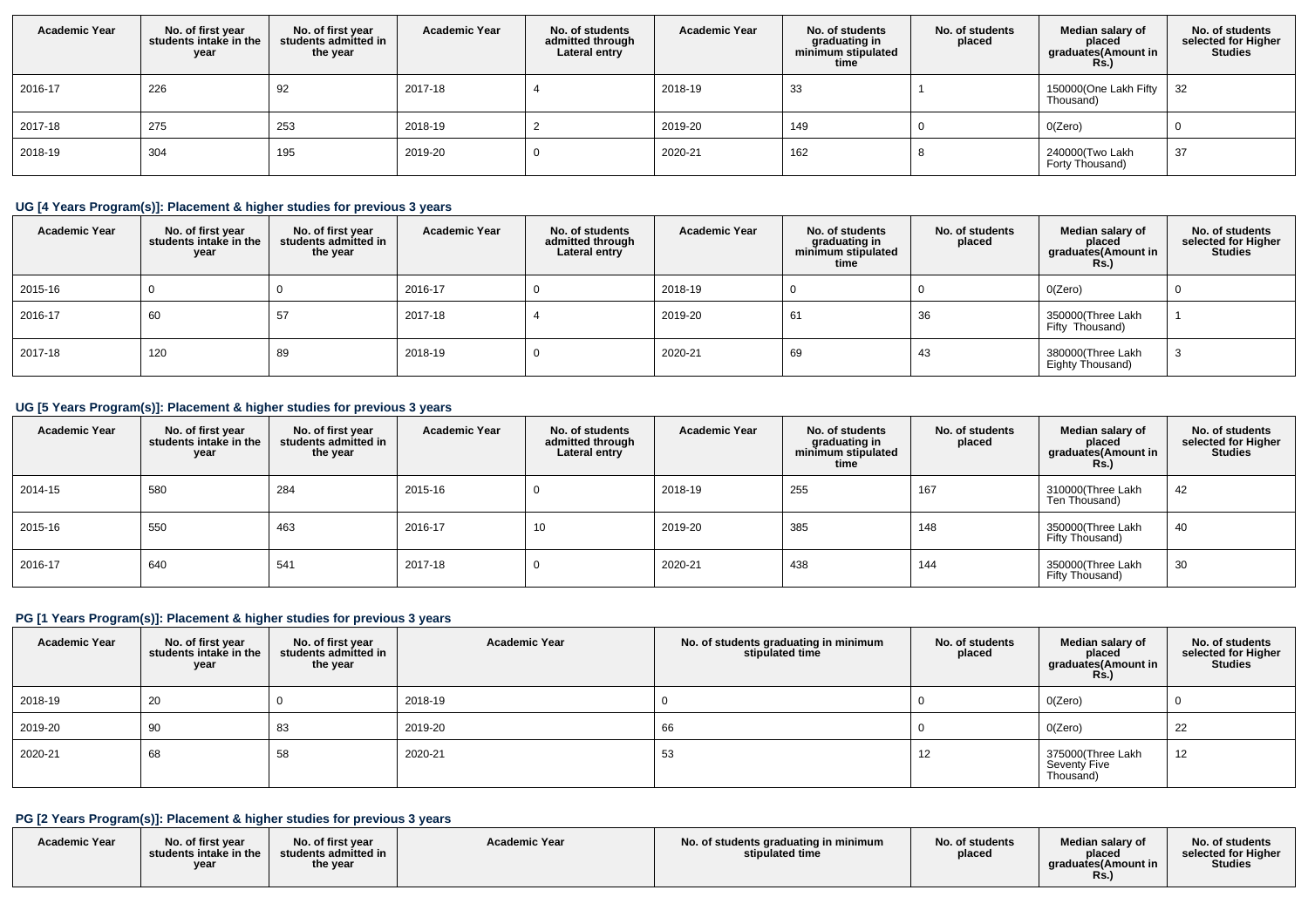| 2017-18 | 827  | 344 | 2018-19 |     |     | O(Zero)                               |    |
|---------|------|-----|---------|-----|-----|---------------------------------------|----|
| 2018-19 | 953  | 283 | 2019-20 | 247 |     | 350000(Three Lakh<br>Fifty Thousand)  | 64 |
| 2019-20 | 1223 | 379 | 2020-21 | 358 | 112 | 350000 (Three Lakh<br>Fifty Thousand) | 64 |

# **PG [3 Years Program(s)]: Placement & higher studies for previous 3 years**

| <b>Academic Year</b> | No. of first year<br>students intake in the<br>year | No. of first year<br>students admitted in<br>the year | <b>Academic Year</b> | No. of students<br>admitted through<br>Lateral entry | <b>Academic Year</b> | No. of students<br>graduating in<br>minimum stipulated<br>time | No. of students<br>placed | Median salary of<br>placed<br>graduates(Amount in<br><b>Rs.)</b> | No. of students<br>selected for Higher<br><b>Studies</b> |
|----------------------|-----------------------------------------------------|-------------------------------------------------------|----------------------|------------------------------------------------------|----------------------|----------------------------------------------------------------|---------------------------|------------------------------------------------------------------|----------------------------------------------------------|
| 2016-17              |                                                     |                                                       | 2017-18              |                                                      | 2018-19              |                                                                |                           | O(Zero)                                                          |                                                          |
| 2017-18              |                                                     |                                                       | 2018-19              |                                                      | 2019-20              |                                                                |                           | O(Zero)                                                          |                                                          |
| 2018-19              |                                                     |                                                       | 2019-20              |                                                      | 2020-21              |                                                                |                           | O(Zero)                                                          |                                                          |

# **PG-Integrated [5 Years Program(s)]: Placement & higher studies for previous 3 years**

| <b>Academic Year</b> | No. of first year<br>students intake in the<br>year | No. of first year<br>students admitted in<br>the year | <b>Academic Year</b> | No. of students graduating in minimum<br>stipulated time | No. of students<br>placed | Median salary of<br>placed<br>graduates(Amount in<br><b>Rs.)</b> | No. of students<br>selected for Higher<br>Studies |
|----------------------|-----------------------------------------------------|-------------------------------------------------------|----------------------|----------------------------------------------------------|---------------------------|------------------------------------------------------------------|---------------------------------------------------|
| 2014-15              | 60                                                  | 23                                                    | 2018-19              | 14                                                       |                           | 300000(Three Lakh)                                               |                                                   |
| 2015-16              | 60                                                  | 49                                                    | 2019-20              | 35                                                       |                           | 360000(Three Lakh<br>And Sixty Thousand)                         |                                                   |
| 2016-17              | 60                                                  | 45                                                    | 2020-21              | 28                                                       | 23                        | 400000(Four Lakh)                                                |                                                   |

# **UG [6 Years Program(s)]: Placement & higher studies for previous 3 years**

| <b>Academic Year</b> | No. of first year<br>students intake in the<br>year | No. of first year<br>students admitted in<br>the year | <b>Academic Year</b> | No. of students graduating in minimum<br>stipulated time | No. of students<br>placed | Median salary of<br>placed<br>graduates(Amount in<br><b>Rs.)</b> | No. of students<br>selected for Higher<br><b>Studies</b> |
|----------------------|-----------------------------------------------------|-------------------------------------------------------|----------------------|----------------------------------------------------------|---------------------------|------------------------------------------------------------------|----------------------------------------------------------|
| 2013-14              |                                                     |                                                       | 2018-19              |                                                          |                           | O(Zero)                                                          |                                                          |
| 2014-15              |                                                     |                                                       | 2019-20              |                                                          |                           | O(Zero)                                                          |                                                          |
| 2015-16              |                                                     |                                                       | 2020-21              |                                                          |                           | O(Zero)                                                          |                                                          |

#### **Ph.D Student Details**

| Ph.D (Student pursuing doctoral program till 2020-21 Students admitted in the academic year 2020-21 should not be entered here.) |                                                            |                       |    |  |  |  |
|----------------------------------------------------------------------------------------------------------------------------------|------------------------------------------------------------|-----------------------|----|--|--|--|
|                                                                                                                                  |                                                            | <b>Total Students</b> |    |  |  |  |
| Full Time<br>238                                                                                                                 |                                                            |                       |    |  |  |  |
| Part Time                                                                                                                        |                                                            | 79                    |    |  |  |  |
|                                                                                                                                  | No. of Ph.D students graduated (including Integrated Ph.D) |                       |    |  |  |  |
| 2020-21<br>2019-20<br>2018-19                                                                                                    |                                                            |                       |    |  |  |  |
| Full Time                                                                                                                        | 20                                                         | 18                    | 16 |  |  |  |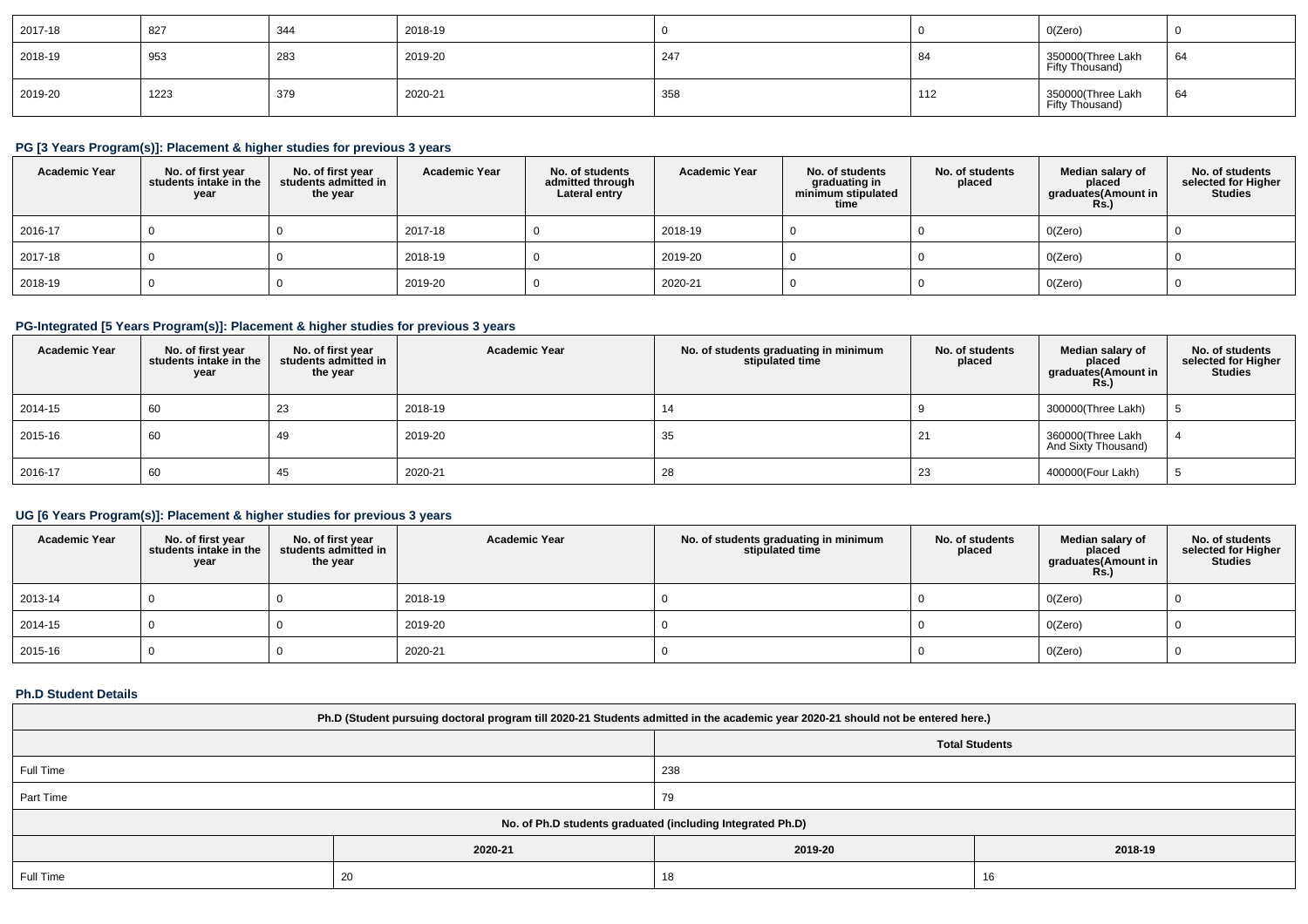| Part Time                                                                                                                        |  |  | 29 |
|----------------------------------------------------------------------------------------------------------------------------------|--|--|----|
| PG (Student pursuing MD/MS/DNB program till 2020-21 Students admitted in the academic year 2021 - 22 should not be entered here) |  |  |    |
| Number of students pursuing PG (MD/MS/DNB) program                                                                               |  |  |    |
| No. of students Graduating in PG (MD/MS/DNB) program                                                                             |  |  |    |
| 2018-19<br>2019-20<br>2020-21                                                                                                    |  |  |    |
|                                                                                                                                  |  |  |    |

#### **Online Education**

| 1. Does all programs/courses were completed on time.                                            | Yes                                                                                   |                                                                                                                                                                                                                                                                                                                                                                                                                                                                                                                                                                                                                                            |  |
|-------------------------------------------------------------------------------------------------|---------------------------------------------------------------------------------------|--------------------------------------------------------------------------------------------------------------------------------------------------------------------------------------------------------------------------------------------------------------------------------------------------------------------------------------------------------------------------------------------------------------------------------------------------------------------------------------------------------------------------------------------------------------------------------------------------------------------------------------------|--|
| 2. Measures taken to complete the syllabus of courses and programs.                             |                                                                                       | Meticulous weekly planning and schedule for conducting required number of classes on time.<br>Regular interaction between faculty members and students.<br>The lectures were regularly conducted and closely monitored.<br>Feedback and assessment of students were regularly collected and complied for quality improvement purpose.<br>The academic calendar of the University was synchronized with the academic schedule mandated by the UGC in the light of<br>COVID 19 pandemic. However, extra measures were taken to conduct all the classes, evaluation process and declaration of<br>result well before the schedule of the UGC. |  |
| 3. The period of delay in completion of syllabus (in months).                                   |                                                                                       |                                                                                                                                                                                                                                                                                                                                                                                                                                                                                                                                                                                                                                            |  |
| 4. The period of delay in conducting exams (in months).                                         |                                                                                       |                                                                                                                                                                                                                                                                                                                                                                                                                                                                                                                                                                                                                                            |  |
| <b>Portal Name</b>                                                                              | No. of students offered online courses which have credit<br>transferred to transcript | Total no. of online courses which have credit transferred<br>Total no. of credits transferred to transcript<br>to the transcript                                                                                                                                                                                                                                                                                                                                                                                                                                                                                                           |  |
| Swayam                                                                                          |                                                                                       | 29                                                                                                                                                                                                                                                                                                                                                                                                                                                                                                                                                                                                                                         |  |
| 5. No. of courses developed and available online on Swayam platform by your institution faculty |                                                                                       |                                                                                                                                                                                                                                                                                                                                                                                                                                                                                                                                                                                                                                            |  |

#### **Financial Resources: Utilised Amount for the Capital expenditure for previous 3 years**

| <b>Academic Year</b>                                                                                 | 2020-21                                                              | 2019-20                                                                | 2018-19                                          |
|------------------------------------------------------------------------------------------------------|----------------------------------------------------------------------|------------------------------------------------------------------------|--------------------------------------------------|
|                                                                                                      | <b>Utilised Amount</b>                                               | <b>Utilised Amount</b>                                                 | <b>Utilised Amount</b>                           |
| Annual Capital Expenditure on Academic Activities and Resources (excluding expenditure on buildings) |                                                                      |                                                                        |                                                  |
| Library                                                                                              | 4443000 (Forty Four Lakh Forty Three Thousand)                       | 998000 (Nine Lakh and Ninety Eight Thousand)                           | 448000 (Four Lakh and Forty Eight Thousand)      |
| New Equipment for Laboratories                                                                       | 1466000 (FOURTEEN LAKH SIXTY SIX THOUSAND)                           | 5495000 (FIFTY FOUR LAKH AND NINETY FIVE<br>THOUSAND)                  | 4645000 (FORTY SIX LAKH AND FORTY FIVE THOUSAND) |
| <b>Engineering Workshops</b>                                                                         | 400000 (FOUR LAKHS)                                                  | 1000000 (TEN LAKHS)                                                    | 600000 (SIX LAKHS)                               |
| Other expenditure on creation of Capital Assets (excluding<br>expenditure on Land and Building)      | 282532 (TWO LAKH EIGHTY TWO THOUSAND AND FIVE<br>HUNDRED THIRTY TWO) | 16967000 (ONE CRORE SIXTY NINE LAKHS AND SIXTY<br>SEVEN THOUSAND ONLY) | 132000 (ONE LAKH AND THIRTY TWO THOUSAND)        |

#### **Financial Resources: Utilised Amount for the Operational expenditure for previous 3 years**

| <b>Academic Year</b>                       | 2020-21                                                      | 2019-20                                                                   | 2018-19                                                               |
|--------------------------------------------|--------------------------------------------------------------|---------------------------------------------------------------------------|-----------------------------------------------------------------------|
|                                            | <b>Utilised Amount</b>                                       | <b>Utilised Amount</b>                                                    | <b>Utilised Amount</b>                                                |
| <b>Annual Operational Expenditure</b>      |                                                              |                                                                           |                                                                       |
| Salaries (Teaching and Non Teaching staff) | 300149000 (THIRTY CRORE ONE LAKH AND FORTY NINE<br>THOUSAND) | 286635000 (TWENTY EIGHT CRORE SIXTY SIX LAKH AND<br>THIRTY FIVE THOUSAND) | 265094000 (TWENTY SIX CRORE FIFTY LAKH AND NINETY  <br>FOUR THOUSAND) |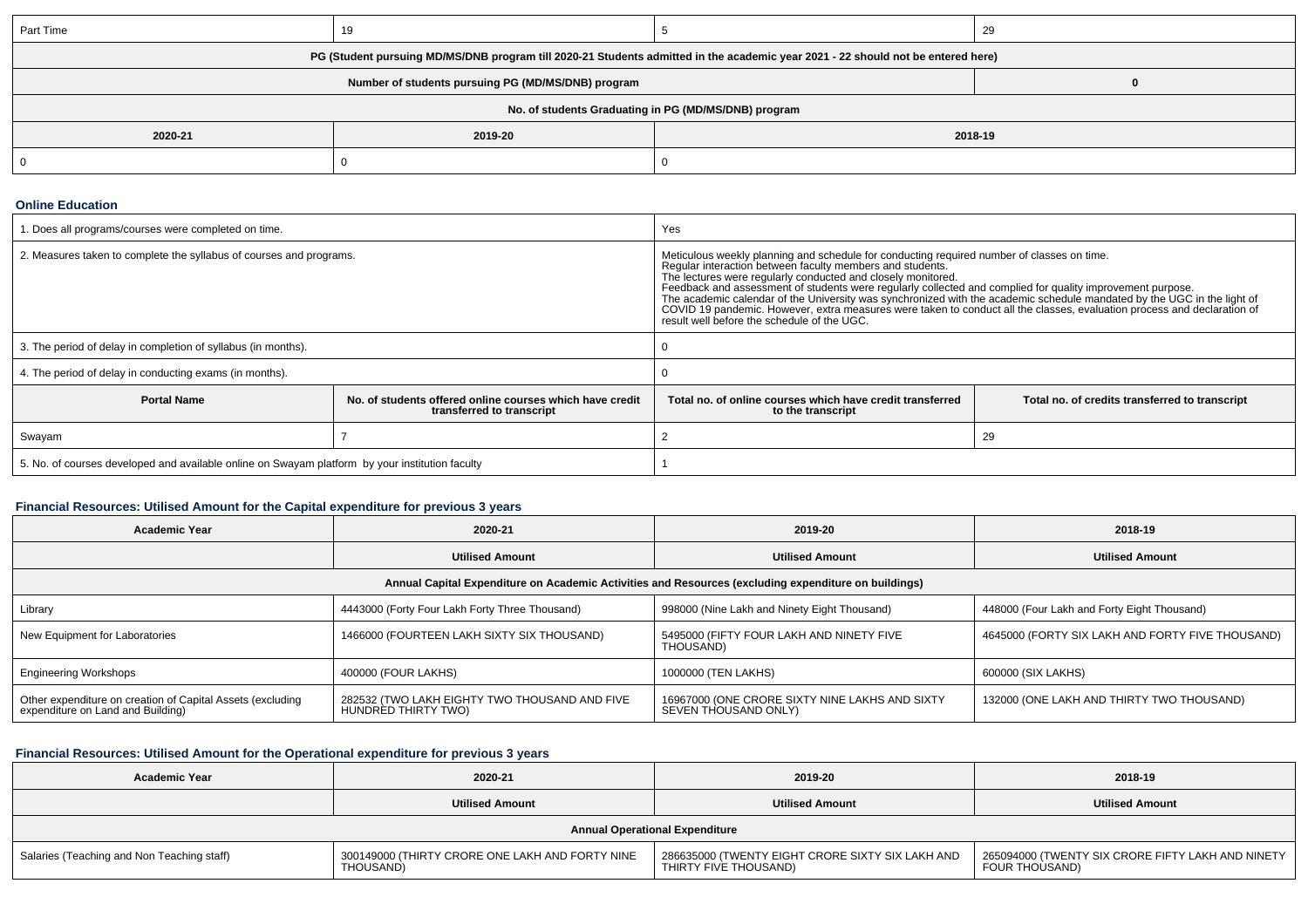| ' Maintenance of Academic Infrastructure or consumables and<br>other running expenditures(excluding maintenance of hostels<br>and allied services, rent of the building, depreciation cost, etc) | 253205000 (TWENTY FIVE CRORE THIRTY TWO LAKH AND 丨 388628000 (THIRTY EIGHT CRORE EIGHTY SIX LAKH AND<br>FIFTY THOUSAND) | TWENTY EIGHT THOUSAND)                          | <sup>1</sup> 334365000 (THIRTY THREE CRORE FORTY THREE LAKH<br>AND SIXTY FIVE THOUSAND) |
|--------------------------------------------------------------------------------------------------------------------------------------------------------------------------------------------------|-------------------------------------------------------------------------------------------------------------------------|-------------------------------------------------|-----------------------------------------------------------------------------------------|
| Seminars/Conferences/Workshops                                                                                                                                                                   | 582000 (FIVE LAKH AND EIGHTY TWO THOUSAND)                                                                              | 1567000 (FIFTEEN LAKH AND SIXTY SEVEN THOUSAND) | 3107000 (THIRTY ONE LAKH AND SEVEN THOUSAND)                                            |

#### **IPR**

| Calendar year            | 2020 | 2019 | 2018 |
|--------------------------|------|------|------|
| No. of Patents Published |      |      |      |
| No. of Patents Granted   |      |      |      |

# **Sponsored Research Details**

| <b>Financial Year</b>                    | 2020-21                                                  | 2019-20                                                                      | 2018-19                                                    |
|------------------------------------------|----------------------------------------------------------|------------------------------------------------------------------------------|------------------------------------------------------------|
| Total no. of Sponsored Projects          |                                                          |                                                                              |                                                            |
| Total no. of Funding Agencies            |                                                          |                                                                              |                                                            |
| Total Amount Received (Amount in Rupees) | 4884276                                                  | 25909893                                                                     | 3397981                                                    |
| Amount Received in Words                 | Forty Eight LakhEighty Four Thousand Two Hundred Seventy | Two Crore Fifty Nine Lakhs Nine Thousand Eight Hundred<br><b>Ninty Three</b> | Thirty Three Lakh Ninty Seven Thousand Nine Hundred Eighty |

# **Consultancy Project Details**

| <b>Financial Year</b>                    | 2020-21                                             | 2019-20                                            | 2018-19 |
|------------------------------------------|-----------------------------------------------------|----------------------------------------------------|---------|
| Total no. of Consultancy Projects        |                                                     |                                                    |         |
| Total no. of Client Organizations        |                                                     |                                                    |         |
| Total Amount Received (Amount in Rupees) | 7699500                                             | 2961800                                            |         |
| Amount Received in Words                 | Seventy Six Lakhs Ninety Nine Thousand Five Hundred | Twenty Nine Lakhs Sixty One Thousand Eight Hundred | Zero    |

# **Executive Development Program/Management Development Programs**

| <b>Financial Year</b>                                                             | 2020-21 | 2019-20 | 2018-19 |
|-----------------------------------------------------------------------------------|---------|---------|---------|
| Total no. of Executive Development Programs/ Management<br>Development Programs   |         |         |         |
| Total no. of Participants                                                         |         |         |         |
| Total Annual Earnings (Amount in Rupees)(Excluding Lodging<br>& Boarding Charges) |         |         |         |
| Total Annual Earnings in Words                                                    | Zero    | Zero    | Zero    |

# **PCS Facilities: Facilities of physically challenged students**

| 1. Do your institution buildings have Lifts/Ramps?                                                                                                         | Yes, more than 80% of the buildings |
|------------------------------------------------------------------------------------------------------------------------------------------------------------|-------------------------------------|
| 2. Do your institution have provision for walking aids, including wheelchairs and transportation from one building to another for<br>handicapped students? | Yes                                 |
| 3. Do your institution buildings have specially designed toilets for handicapped students?                                                                 | Yes, more than 80% of the buildings |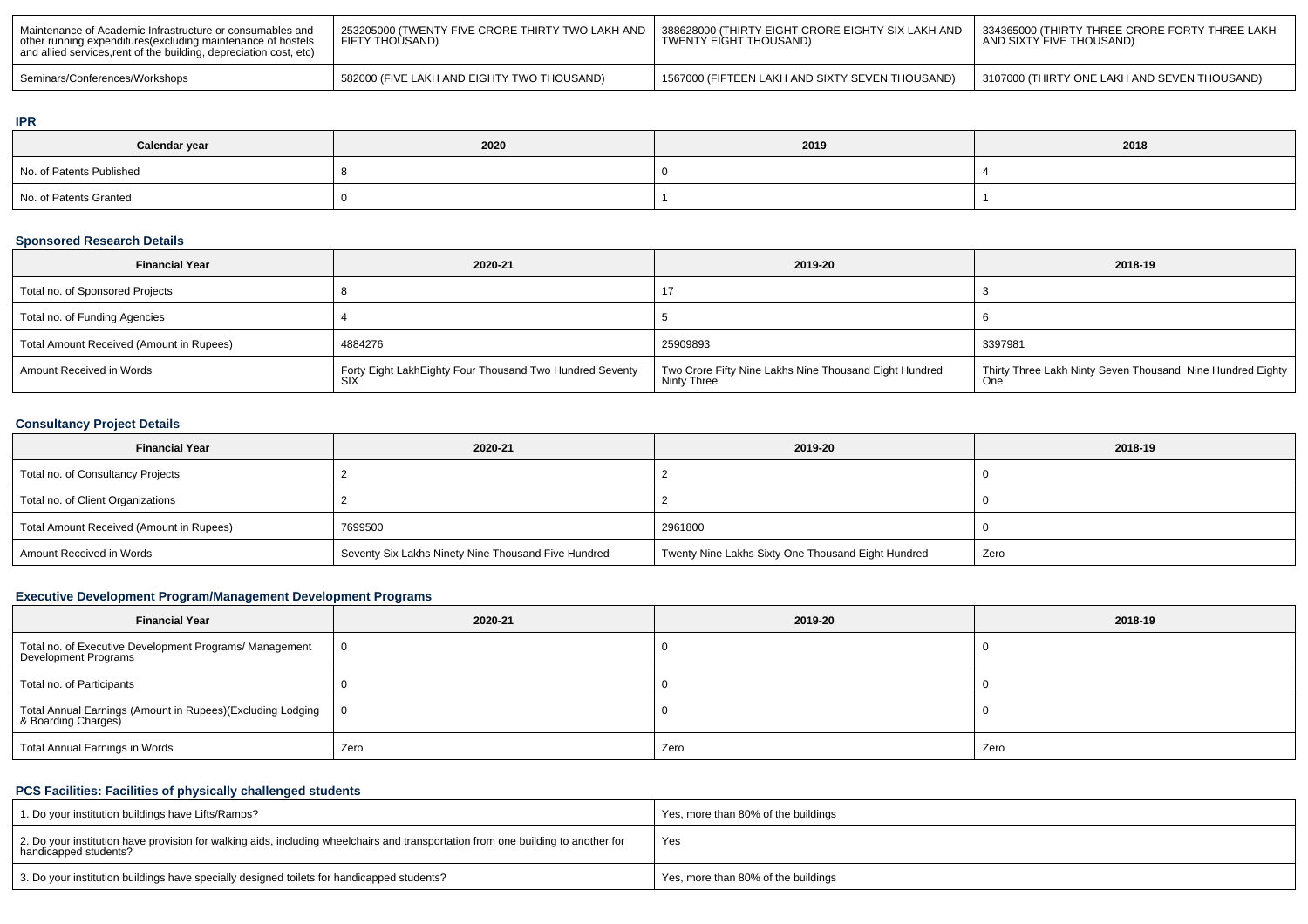#### **Accreditation**

#### **NBA Accreditation**

| 1. Does vour institute have a valid NBA Accreditation? | N |
|--------------------------------------------------------|---|
|                                                        |   |

#### **NAAC Accreditation**

| 1. Does your institute have a valid NAAC Accreditation? |            | YES |             |
|---------------------------------------------------------|------------|-----|-------------|
| Valid from                                              | Valid upto |     | <b>CGPA</b> |
| 02-11-2018                                              | 01-11-2023 |     | 2.54        |

# **Faculty Details**

| Srno           | Name                       | Age | <b>Designation</b>         | Gender | Qualification | <b>Experience (In</b><br>Months) | <b>Currently working</b><br>with institution? | <b>Joining Date</b> | <b>Leaving Date</b>      | <b>Association type</b> |
|----------------|----------------------------|-----|----------------------------|--------|---------------|----------------------------------|-----------------------------------------------|---------------------|--------------------------|-------------------------|
|                | Dr Amit Kumar<br>Awasthi   | 43  | <b>Assistant Professor</b> | Male   | Ph.D          | 252                              | Yes                                           | 27-07-2011          | ٠.                       | Regular                 |
| $\overline{2}$ | Dr Gunjan Garg             | 44  | <b>Assistant Professor</b> | Female | Ph.D          | 219                              | Yes                                           | 18-02-2008          | --                       | Adhoc / Contractual     |
| 3              | Dr Om Prakash              | 44  | <b>Assistant Professor</b> | Male   | Ph.D          | 189                              | Yes                                           | 01-08-2008          | $\overline{\phantom{a}}$ | Regular                 |
| 4              | Dr Mohd Tashfeen<br>Ashraf | 46  | <b>Assistant Professor</b> | Male   | Ph.D          | 208                              | Yes                                           | 23-07-2011          | $\mathbf{u}$             | Adhoc / Contractual     |
| 5              | Dr Jay Prakash<br>Muyal    | 46  | <b>Assistant Professor</b> | Male   | Ph.D          | 153                              | Yes                                           | 05-03-2009          | ٠.                       | Regular                 |
| 6              | Dr Bhupendra<br>Chaudhary  | 43  | <b>Assistant Professor</b> | Male   | Ph.D          | 195                              | Yes                                           | 01-04-2009          | ٠.                       | Regular                 |
| $\overline{7}$ | Dr Neeta Singh             | 42  | <b>Assistant Professor</b> | Female | Ph.D          | 120                              | Yes                                           | 25-07-2011          | $\overline{a}$           | Adhoc / Contractual     |
| 8              | Dr Pradeep Tomar           | 45  | <b>Assistant Professor</b> | Male   | Ph.D          | 188                              | Yes                                           | 14-07-2011          | Ξ.                       | Adhoc / Contractual     |
| 9              | Dr Shakti Sahi             | 50  | <b>Assistant Professor</b> | Female | Ph.D          | 218                              | Yes                                           | 15-05-2009          | ۰.                       | Regular                 |
| 10             | Dr Vinod Kumar<br>Shanwal  | 50  | <b>Assistant Professor</b> | Male   | Ph.D          | 193                              | Yes                                           | 27-06-2009          | --                       | Regular                 |
| 11             | Dr Siyaram                 | 47  | <b>Assistant Professor</b> | Male   | Ph.D          | 144                              | Yes                                           | 23-07-2011          | $\overline{\phantom{a}}$ | Adhoc / Contractual     |
| 12             | Dr Anand Prarap<br>Singh   | 44  | <b>Assistant Professor</b> | Male   | Ph.D          | 168                              | Yes                                           | 04-03-2010          | $\overline{\phantom{a}}$ | Adhoc / Contractual     |
| 13             | Dr Vikrant Nain            | 46  | <b>Assistant Professor</b> | Male   | Ph.D          | 149                              | Yes                                           | 23-07-2011          | u.                       | Adhoc / Contractual     |
| 14             | Dr Jintendra Singh         | 43  | <b>Assistant Professor</b> | Male   | Ph.D          | 150                              | Yes                                           | 23-07-2011          | Ξ.                       | Adhoc / Contractual     |
| 15             | Dr Rekha Puria             | 45  | <b>Assistant Professor</b> | Female | Ph.D          | 154                              | Yes                                           | 14-09-2009          | --                       | Regular                 |
| 16             | Dr Arun Solanki            | 36  | <b>Assistant Professor</b> | Male   | Ph.D          | 153                              | Yes                                           | 03-11-2009          | $\overline{\phantom{a}}$ | Regular                 |
| 17             | Dr Rajesh Mishra           | 48  | <b>Assistant Professor</b> | Male   | Ph.D          | 200                              | Yes                                           | 21-11-2009          | $\overline{a}$           | Regular                 |
| 18             | Dr Vidushi Sharma          | 45  | <b>Assistant Professor</b> | Female | Ph.D          | 211                              | Yes                                           | 01-12-2009          | $\overline{\phantom{a}}$ | Regular                 |
| 19             | Dr Nagendra Singh          | 42  | <b>Assistant Professor</b> | Male   | Ph.D          | 184                              | Yes                                           | 19-03-2010          | $\overline{a}$           | Regular                 |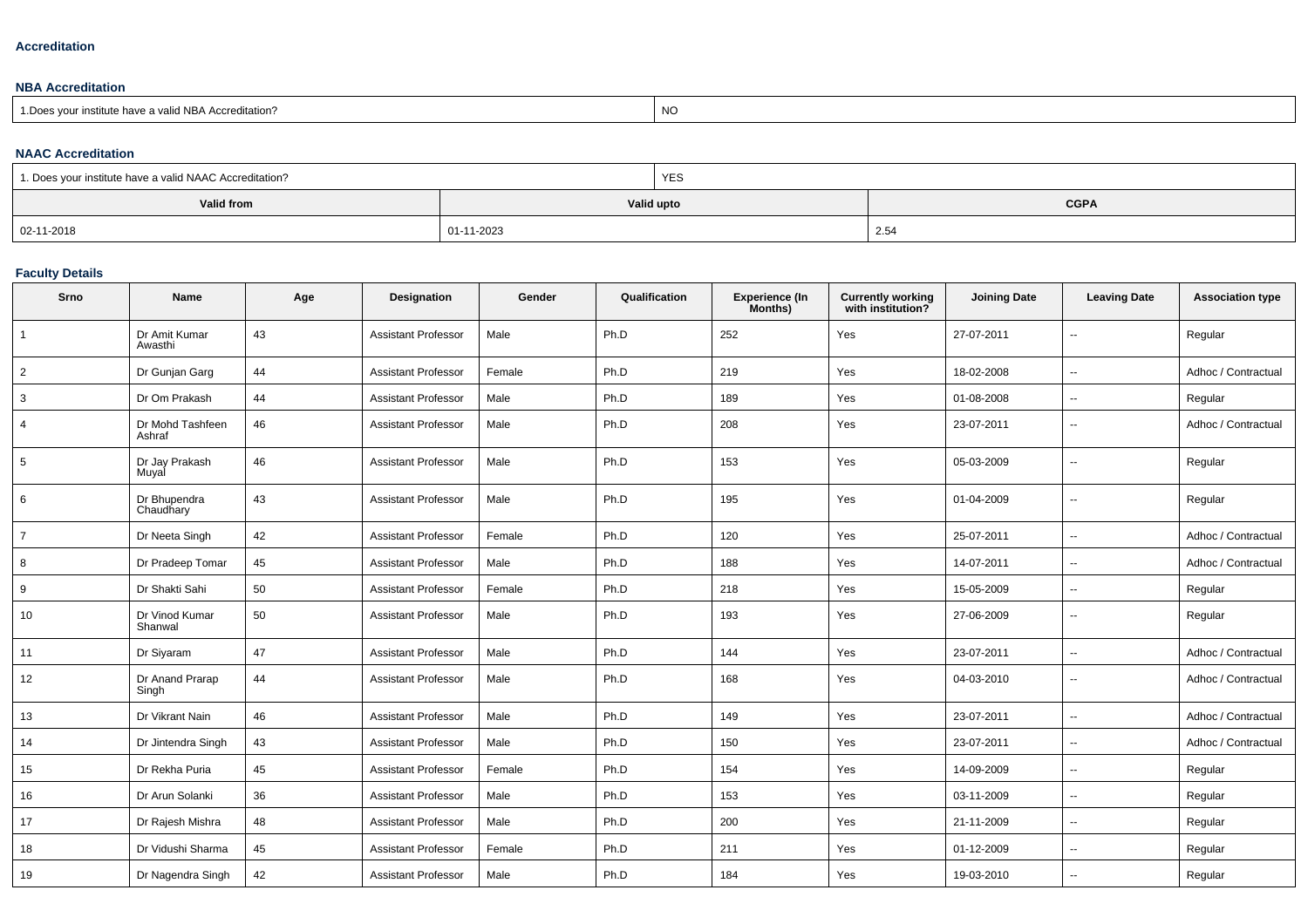| 20 | Dr Vivek Kumar<br>Shukla       | 42 | <b>Assistant Professor</b> | Male   | Ph.D | 195 | Yes | 07-04-2010 | $\overline{\phantom{a}}$ | Regular             |
|----|--------------------------------|----|----------------------------|--------|------|-----|-----|------------|--------------------------|---------------------|
| 21 | Dr Jaya Maitra                 | 46 | <b>Assistant Professor</b> | Female | Ph.D | 183 | Yes | 27-04-2010 | $\overline{\phantom{a}}$ | Regular             |
| 22 | Dr Bhaswati<br>Banerjee        | 41 | <b>Assistant Professor</b> | Female | Ph.D | 134 | Yes | 23-07-2011 | $\overline{\phantom{a}}$ | Adhoc / Contractual |
| 23 | Dr Vishwas Tripathi            | 38 | <b>Assistant Professor</b> | Male   | Ph.D | 157 | Yes | 23-07-2011 | $\overline{\phantom{a}}$ | Adhoc / Contractual |
| 24 | Dr Barkha Singhal              | 41 | <b>Assistant Professor</b> | Female | Ph.D | 148 | Yes | 23-07-2011 | ÷.                       | Adhoc / Contractual |
| 25 | Dr Sushil Kumar                | 47 | <b>Assistant Professor</b> | Male   | Ph.D | 156 | Yes | 14-07-2011 | $\overline{\phantom{a}}$ | Regular             |
| 26 | Dr Navaid Zafar<br>Rizvi       | 44 | Other                      | Male   | Ph.D | 168 | Yes | 07-07-2010 | $\overline{\phantom{a}}$ | Adhoc / Contractual |
| 27 | Dr Imteyaz Qamar               | 45 | <b>Assistant Professor</b> | Male   | Ph.D | 132 | Yes | 12-07-2010 | $\overline{\phantom{a}}$ | Regular             |
| 28 | Dr Vandna Singh                | 52 | Associate Professor        | Female | Ph.D | 172 | Yes | 04-08-2010 | ÷.                       | Regular             |
| 29 | Dr Upma Singh                  | 42 | <b>Assistant Professor</b> | Female | Ph.D | 203 | Yes | 09-08-2011 | $\overline{\phantom{a}}$ | Adhoc / Contractual |
| 30 | Dr Pratiksha Saxena            | 41 | <b>Assistant Professor</b> | Female | Ph.D | 203 | Yes | 11-08-2011 | $\overline{\phantom{a}}$ | Adhoc / Contractual |
| 31 | Dr Bhawana Joshi               | 38 | <b>Assistant Professor</b> | Female | Ph.D | 154 | Yes | 26-09-2011 | ÷.                       | Regular             |
| 32 | Dr Deepali Singh               | 45 | <b>Assistant Professor</b> | Female | Ph.D | 129 | Yes | 11-10-2010 | $\overline{\phantom{a}}$ | Regular             |
| 33 | Dr Satpal Sharma               | 52 | <b>Assistant Professor</b> | Male   | Ph.D | 275 | Yes | 03-11-2010 | $\overline{\phantom{a}}$ | Regular             |
| 34 | Dr Nirmita Mahrotra            | 50 | <b>Assistant Professor</b> | Female | Ph.D | 308 | Yes | 03-11-2010 | L.                       | Regular             |
| 35 | Dr Anurag Singh<br>Baghel      | 47 | <b>Assistant Professor</b> | Male   | Ph.D | 197 | Yes | 29-04-2011 | $\overline{\phantom{a}}$ | Regular             |
| 36 | Dr Seema Dwivedi               | 47 | Associate Professor        | Female | Ph.D | 194 | Yes | 27-05-2011 | $\overline{\phantom{a}}$ | Adhoc / Contractual |
| 37 | Dr MA Ansari                   | 47 | <b>Assistant Professor</b> | Male   | Ph.D | 240 | Yes | 01-07-2011 | $\overline{\phantom{a}}$ | Regular             |
| 38 | Dr Nidhi Singh Pal             | 46 | <b>Assistant Professor</b> | Female | Ph.D | 192 | Yes | 01-07-2011 | $\overline{\phantom{a}}$ | Regular             |
| 39 | Dr Shabana Urooj               | 45 | <b>Assistant Professor</b> | Female | Ph.D | 237 | Yes | 06-07-2011 | $\overline{\phantom{a}}$ | Regular             |
| 40 | Dr Harish Chandra<br>Thakur    | 47 | <b>Assistant Professor</b> | Male   | Ph.D | 252 | Yes | 13-07-2011 | $\overline{\phantom{a}}$ | Regular             |
| 41 | Dr Shobha Ram                  | 57 | <b>Assistant Professor</b> | Male   | Ph.D | 119 | Yes | 06-08-2011 | $\overline{\phantom{a}}$ | Regular             |
| 42 | Dr Amit Ujlayan                | 44 | <b>Assistant Professor</b> | Male   | Ph.D | 227 | Yes | 09-08-2011 | $\overline{\phantom{a}}$ | Regular             |
| 43 | Dr Manmohan Singh<br>Shishodia | 47 | <b>Assistant Professor</b> | Male   | Ph.D | 187 | Yes | 26-09-2011 | $\overline{\phantom{a}}$ | Regular             |
| 44 | Dr Ashish Kumar<br>Keshri      | 44 | <b>Assistant Professor</b> | Male   | Ph.D | 126 | Yes | 28-09-2011 | $\overline{\phantom{a}}$ | Regular             |
| 45 | Dr Rajesh Kumar<br>Gupta       | 45 | Assistant Professor        | Male   | Ph.D | 184 | Yes | 29-09-2011 | $\overline{\phantom{a}}$ | Regular             |
| 46 | Dr Anuradha Mishra             | 60 | Professor                  | Female | Ph.D | 405 | Yes | 04-10-2011 | $\overline{\phantom{a}}$ | Regular             |
| 47 | Dr Dipti Singh                 | 41 | <b>Assistant Professor</b> | Female | Ph.D | 152 | Yes | 05-11-2011 | $\overline{\phantom{a}}$ | Adhoc / Contractual |
| 48 | Dr Mausumi Pohit               | 55 | <b>Assistant Professor</b> | Female | Ph.D | 260 | Yes | 08-11-2011 | Щ,                       | Regular             |
| 49 | Dr Arvind Kumar<br>Singh       | 48 | <b>Assistant Professor</b> | Male   | Ph.D | 271 | Yes | 30-11-2011 | $\overline{\phantom{a}}$ | Regular             |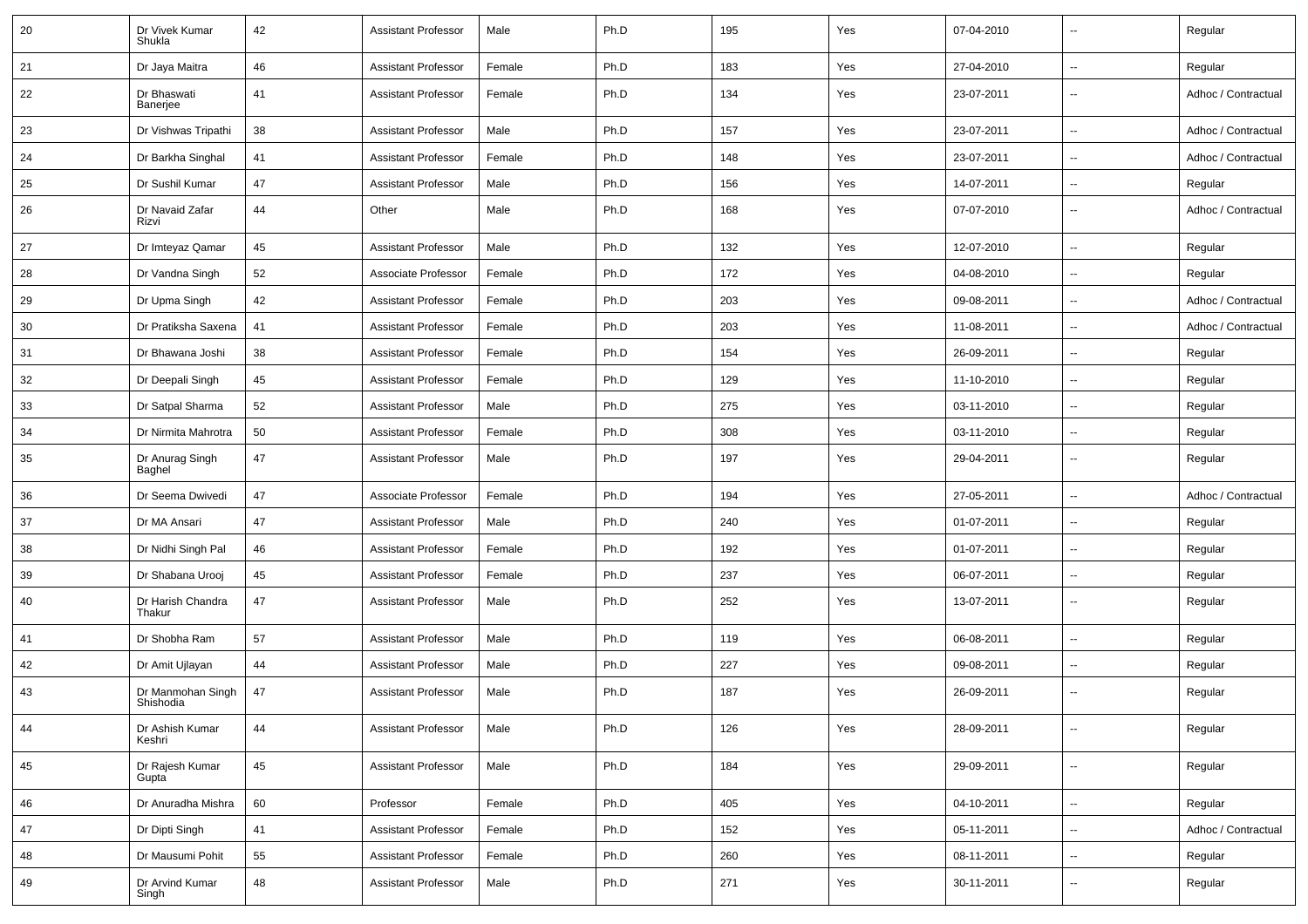| 50 | Dr Chandrashekhar<br>Paswan    | 53 | <b>Assistant Professor</b> | Male   | Ph.D | 129 | Yes | 30-11-2011 | $\sim$                   | Adhoc / Contractual |
|----|--------------------------------|----|----------------------------|--------|------|-----|-----|------------|--------------------------|---------------------|
| 51 | Dr Priya Sen Singh             | 59 | <b>Assistant Professor</b> | Female | Ph.D | 187 | Yes | 01-12-2011 | $\sim$                   | Regular             |
| 52 | Dr Vimlesh Kumar               | 35 | Other                      | Male   | Ph.D | 115 | Yes | 23-12-2011 | $\sim$                   | Adhoc / Contractual |
| 53 | Dr Vivek Kumar<br>Mishra       | 43 | <b>Assistant Professor</b> | Male   | Ph.D | 163 | Yes | 05-12-2011 | $\overline{\phantom{a}}$ | Adhoc / Contractual |
| 54 | Dr Chintala Venkata<br>Sivasai | 48 | <b>Assistant Professor</b> | Male   | Ph.D | 295 | Yes | 05-12-2011 | $\overline{\phantom{a}}$ | Regular             |
| 55 | Dr Pankaj Deep                 | 50 | <b>Assistant Professor</b> | Male   | Ph.D | 115 | Yes | 05-12-2011 | $\sim$                   | Adhoc / Contractual |
| 56 | Dr Siddaramu B                 | 39 | Other                      | Male   | Ph.D | 139 | Yes | 07-12-2011 | $\sim$                   | Adhoc / Contractual |
| 57 | Dr Gyanaditya<br>Shakya        | 39 | <b>Assistant Professor</b> | Male   | Ph.D | 115 | Yes | 07-12-2011 | $\overline{\phantom{a}}$ | Adhoc / Contractual |
| 58 | Dr Vibhavari                   | 40 | Other                      | Female | Ph.D | 151 | Yes | 07-12-2011 | $\sim$                   | Adhoc / Contractual |
| 59 | Dr Riya Raj                    | 32 | Other                      | Female | Ph.D | 115 | Yes | 07-12-2011 | $\overline{\phantom{a}}$ | Adhoc / Contractual |
| 60 | Dr Obaidul Ghaffar             | 41 | Other                      | Male   | Ph.D | 115 | Yes | 07-12-2011 | $\sim$                   | Adhoc / Contractual |
| 61 | Dr Manjri Suman                | 34 | Other                      | Female | Ph.D | 115 | Yes | 07-12-2011 | $\sim$                   | Adhoc / Contractual |
| 62 | Dr Mohd Asif                   | 40 | Other                      | Male   | Ph.D | 115 | Yes | 07-12-2011 | $\overline{\phantom{a}}$ | Adhoc / Contractual |
| 63 | Dr Priyadarsini Mitra          | 50 | <b>Assistant Professor</b> | Female | Ph.D | 163 | Yes | 08-12-2011 | $\overline{\phantom{a}}$ | Regular             |
| 64 | Dr Rehana Sultana              | 42 | Other                      | Female | Ph.D | 115 | Yes | 09-12-2011 | $\overline{\phantom{a}}$ | Adhoc / Contractual |
| 65 | Dr Aarti Gautam<br>Dinker      | 36 | Other                      | Female | Ph.D | 115 | Yes | 13-12-2011 | $\overline{\phantom{a}}$ | Adhoc / Contractual |
| 66 | Dr Diwakar Garwa               | 49 | Other                      | Male   | Ph.D | 199 | Yes | 14-12-2011 | $\sim$                   | Adhoc / Contractual |
| 67 | Dr Fahed Zulfeqarr             | 40 | Professor                  | Male   | Ph.D | 156 | Yes | 15-12-2011 | $\sim$                   | Regular             |
| 68 | Dr Rajendra<br>Bahadur Singh   | 37 | Other                      | Male   | Ph.D | 152 | Yes | 17-12-2011 | $\sim$                   | Adhoc / Contractual |
| 69 | Dr Renu Yadav                  | 37 | Other                      | Female | Ph.D | 115 | Yes | 19-12-2011 | $\sim$                   | Adhoc / Contractual |
| 70 | Dr Roopali<br>Srivastava       | 45 | Other                      | Female | Ph.D | 139 | Yes | 23-12-2011 | $\overline{\phantom{a}}$ | Adhoc / Contractual |
| 71 | Dr Priyanka Goyal              | 33 | Other                      | Female | Ph.D | 127 | Yes | 31-12-2011 | $\overline{\phantom{a}}$ | Adhoc / Contractual |
| 72 | Dr Bipasha Som<br>Gune         | 40 | Other                      | Female | Ph.D | 155 | Yes | 03-01-2012 | $\sim$                   | Adhoc / Contractual |
| 73 | Dr Manish<br>Tarachand         | 50 | <b>Assistant Professor</b> | Male   | Ph.D | 112 | Yes | 26-03-2012 | $\ddot{\phantom{a}}$     | Adhoc / Contractual |
| 74 | Dr Tanvi Vats                  | 38 | Other                      | Female | Ph.D | 108 | Yes | 24-07-2012 | $\ddot{\phantom{a}}$     | Adhoc / Contractual |
| 75 | Dr Deepti Goyal                | 40 | Other                      | Female | Ph.D | 143 | Yes | 04-08-2012 | $\overline{\phantom{a}}$ | Adhoc / Contractual |
| 76 | Dr Alpa Yadav                  | 41 | <b>Assistant Professor</b> | Female | Ph.D | 204 | Yes | 06-11-2016 | $\overline{\phantom{a}}$ | Regular             |
| 77 | Dr Navin Kumar                 | 40 | <b>Assistant Professor</b> | Male   | Ph.D | 71  | Yes | 07-09-2016 | $\sim$                   | Regular             |
| 78 | Dr Chandra Bhan                | 46 | <b>Assistant Professor</b> | Male   | Ph.D | 202 | Yes | 07-09-2016 | $\sim$                   | Regular             |
| 79 | Dr Dharmvir Mangal             | 46 | <b>Assistant Professor</b> | Male   | Ph.D | 247 | Yes | 09-09-2016 | $\overline{\phantom{a}}$ | Regular             |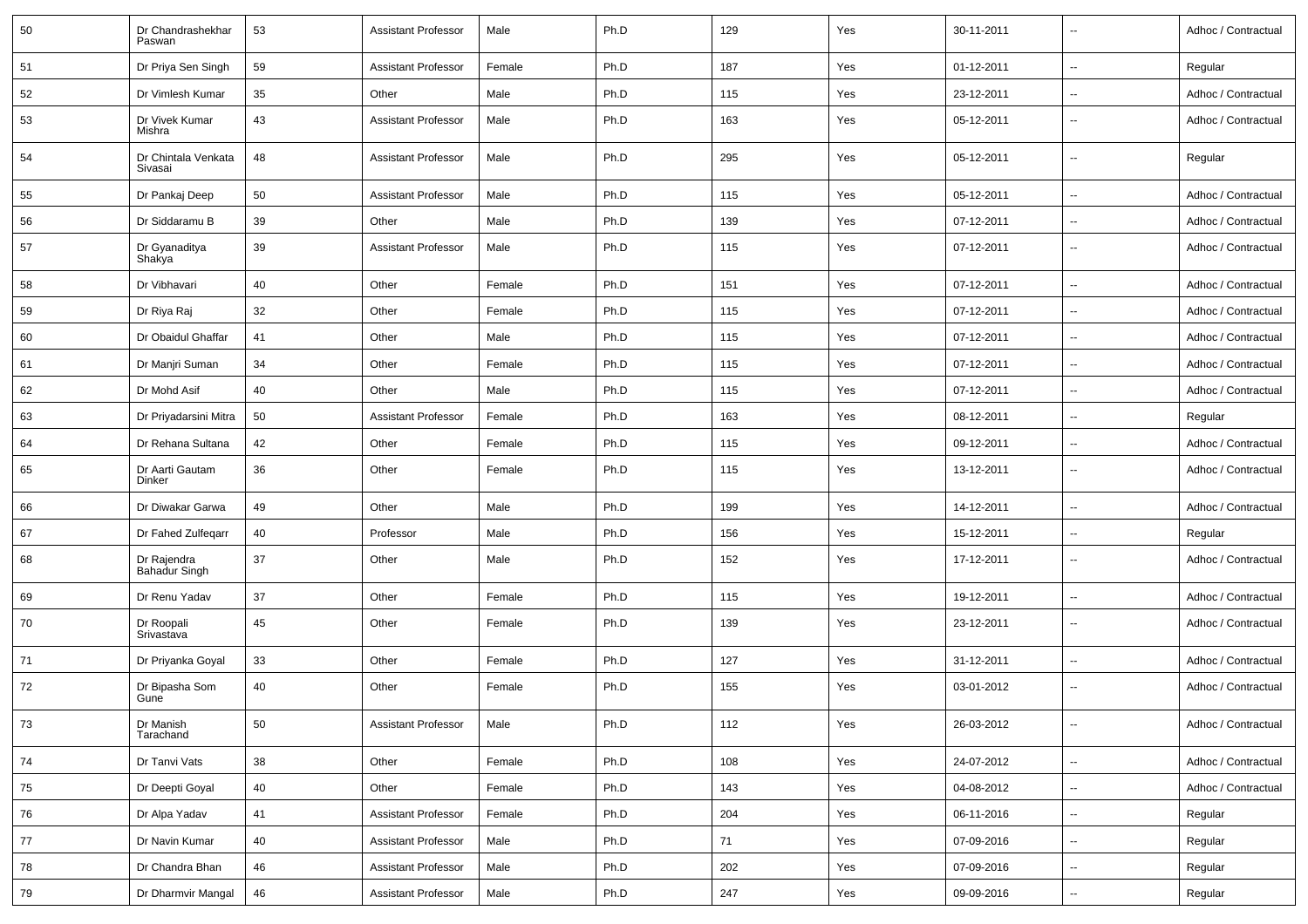| 80  | Dr Omveer Singh                | 39 | <b>Assistant Professor</b> | Male   | Ph.D        | 172 | Yes | 20-09-2016 | $\overline{\phantom{a}}$ | Regular             |
|-----|--------------------------------|----|----------------------------|--------|-------------|-----|-----|------------|--------------------------|---------------------|
| 81  | Dr Manju Sharma                | 53 | <b>Assistant Professor</b> | Female | Ph.D        | 368 | Yes | 19-11-2016 | $\mathbf{u}$             | Regular             |
| 82  | Ms Madhuri<br>Aggrawal         | 35 | <b>Assistant Professor</b> | Female | Ph.D        | 107 | Yes | 10-11-2017 | $\overline{\phantom{a}}$ | Regular             |
| 83  | Prof Sanjay Kumar<br>Sharma    | 55 | Professor                  | Male   | Ph.D        | 337 | Yes | 29-06-2019 | $\overline{\phantom{a}}$ | Regular             |
| 84  | Dr Kirti Pal                   | 38 | Associate Professor        | Female | Ph.D        | 96  | Yes | 01-07-2019 | $\sim$                   | Regular             |
| 85  | Prof N P Melkania              | 65 | Professor                  | Male   | Ph.D        | 421 | Yes | 01-07-2016 | $\sim$                   | Adhoc / Contractual |
| 86  | Dr Vikash Panwar               | 42 | <b>Assistant Professor</b> | Male   | Ph.D        | 131 | Yes | 18-08-2010 | $\sim$                   | Adhoc / Contractual |
| 87  | Dr Sandhya Tarar               | 38 | <b>Assistant Professor</b> | Female | Ph.D        | 140 | Yes | 03-11-2009 | $\sim$                   | Adhoc / Contractual |
| 88  | Dr Sandeep Sharma              | 51 | Other                      | Male   | Ph.D        | 132 | Yes | 12-07-2010 | $\sim$                   | Adhoc / Contractual |
| 89  | Dr Gurmet Dorjey               | 46 | <b>Assistant Professor</b> | Male   | Ph.D        | 139 | Yes | 03-12-2011 | $\sim$                   | Adhoc / Contractual |
| 90  | Shri Vlkram Singh<br>Yadav     | 35 | Other                      | Male   | M.A         | 57  | Yes | 09-10-2016 | $\overline{\phantom{a}}$ | Adhoc / Contractual |
| 91  | Mr Anant Pratap<br>Singh       | 32 | <b>Assistant Professor</b> | Male   | M.Arch.     | 90  | Yes | 10-11-2017 | $\overline{\phantom{a}}$ | Regular             |
| 92  | Prof Bandana<br>Pandey         | 64 | Professor                  | Female | Ph.D        | 385 | Yes | 27-06-2019 | $\sim$                   | Adhoc / Contractual |
| 93  | Dr Shivani Pandey              | 32 | Other                      | Female | Ph.D        | 46  | Yes | 21-09-2020 | $\overline{\phantom{a}}$ | Adhoc / Contractual |
| 94  | Dr Nidhi Pathak                | 39 | Other                      | Female | Ph.D        | 10  | No  | 21-09-2020 | 27-09-2021               | Adhoc / Contractual |
| 95  | Dr Gulfisa                     | 23 | Other                      | Female | <b>NET</b>  | 10  | Yes | 21-09-2020 |                          | Adhoc / Contractual |
| 96  | Ms Madhu Giri                  | 30 | Other                      | Female | <b>NET</b>  | 37  | No  | 21-09-2020 | 28-07-2021               | Adhoc / Contractual |
| 97  | Dr Gaurav Verma                | 29 | Other                      | Male   | M.Tech      | 10  | No  | 25-09-2020 | 30-06-2021               | Adhoc / Contractual |
| 98  | <b>Tarun Kumar</b>             | 28 | Other                      | Male   | M.Tech      | 30  | Yes | 28-09-2020 | $\sim$                   | Adhoc / Contractual |
| 99  | Dr Ana Kumar                   | 29 | Other                      | Female | Ph.D        | 69  | No  | 01-10-2020 | 30-06-2021               | Adhoc / Contractual |
| 100 | Ms Pallavi<br>Chaudhary        | 25 | Other                      | Female | <b>NET</b>  | 21  | No  | 21-09-2020 | 03-07-2021               | Adhoc / Contractual |
| 101 | Mr Ashish Panday               | 31 | Other                      | Male   | Ph.D        | 26  | No  | 20-10-2020 | 30-06-2021               | Adhoc / Contractual |
| 102 | Dr Amita Devi                  | 36 | Other                      | Female | Ph.D        | 21  | Yes | 26-09-2020 |                          | Adhoc / Contractual |
| 103 | Ms Swati Saxena                | 27 | Other                      | Female | M. Phil     | 41  | No  | 21-09-2020 | 26-07-2021               | Adhoc / Contractual |
| 104 | Ms Akariti Varshney            | 25 | Other                      | Female | <b>NET</b>  | 34  | Yes | 21-09-2021 | $\sim$                   | Adhoc / Contractual |
| 105 | Dr Shubhi Kansal               | 31 | Other                      | Female | M.Tech      | 33  | No  | 10-10-2020 | 18-02-2021               | Adhoc / Contractual |
| 106 | Dr Shailendra<br>Bhusan Sharma | 48 | Other                      | Male   | Ph.D        | 101 | No  | 29-09-2020 | 30-07-2021               | Adhoc / Contractual |
| 107 | Ms Dhawni Gupta                | 25 | Other                      | Female | P.G.Diploma | 21  | No  | 29-09-2020 | 30-12-2021               | Adhoc / Contractual |
| 108 | Namrata Yadav                  | 31 | Other                      | Female | M.Tech      | 23  | Yes | 28-09-2020 |                          | Adhoc / Contractual |
| 109 | Mr Varun Tiwari                | 26 | Other                      | Male   | P.G.Diploma | 20  | No  | 29-09-2020 | 30-07-2021               | Adhoc / Contractual |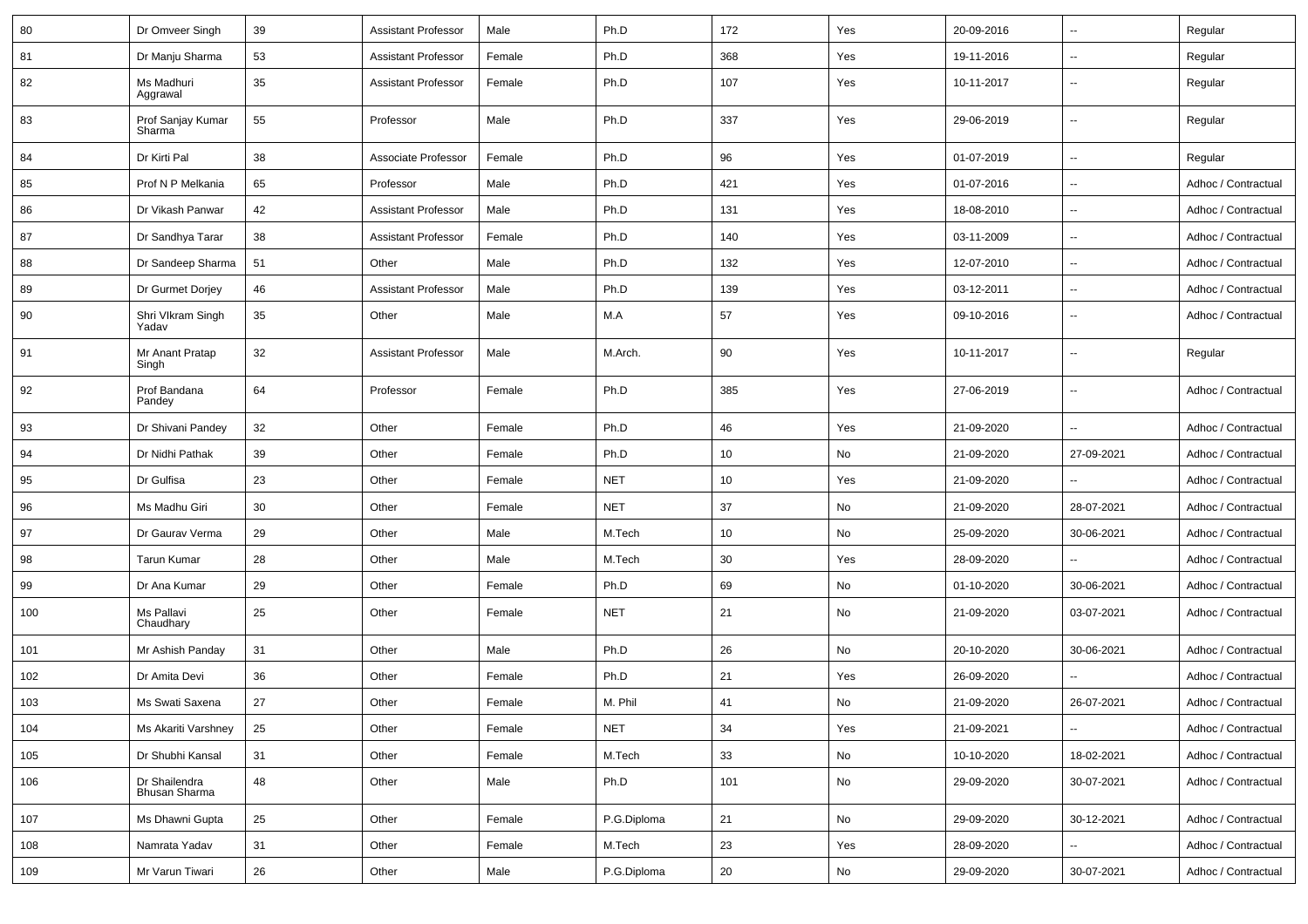| 110 | Ekta Singh                      | 33 | Other | Female | M.Tech           | 66              | Yes | 19-09-2020 |                          | Adhoc / Contractual |
|-----|---------------------------------|----|-------|--------|------------------|-----------------|-----|------------|--------------------------|---------------------|
| 111 | Mr Rakesh Kumar<br>Maurya       | 40 | Other | Male   | M.Tech           | 57              | No  | 26-10-2020 | 18-02-2021               | Adhoc / Contractual |
| 112 | Ms Susmita                      | 30 | Other | Female | P.G.Diploma      | 10              | No  | 30-09-2020 | 30-07-2021               | Adhoc / Contractual |
| 113 | Anshu Kothari                   | 27 | Other | Female | M.Tech           | 10              | Yes | 29-09-2020 | $\overline{\phantom{a}}$ | Adhoc / Contractual |
| 114 | Dr Anita Kushwaha               | 45 | Other | Female | Ph.D             | 79              | Yes | 28-09-2020 | $\overline{\phantom{a}}$ | Adhoc / Contractual |
| 115 | Ms Nishta Dutt                  | 27 | Other | Male   | P.G.Diploma      | 10              | Yes | 29-09-2020 | $\overline{\phantom{a}}$ | Adhoc / Contractual |
| 116 | Dr Venu Sangal                  | 51 | Other | Female | Ph.D             | 183             | Yes | 28-09-2020 | ÷.                       | Adhoc / Contractual |
| 117 | Mr Kishan Giri                  | 25 | Other | Male   | P.G.Diploma      | 10 <sup>°</sup> | No  | 30-09-2020 | 30-07-2021               | Adhoc / Contractual |
| 118 | Dr Shaivya Singh                | 22 | Other | Female | Ph.D             | 10              | No  | 29-09-2020 | 30-07-2021               | Adhoc / Contractual |
| 119 | Ms Shivani                      | 28 | Other | Female | Ph.D             | 22              | No  | 28-09-2020 | 21-12-2020               | Adhoc / Contractual |
| 120 | Ms Anamita Guha                 | 34 | Other | Female | P.G.Diploma      | 50              | No  | 30-09-2020 | 30-07-2021               | Adhoc / Contractual |
| 121 | Dr Ruchi Lamba                  | 37 | Other | Female | Ph.D             | 20              | Yes | 28-09-2020 |                          | Adhoc / Contractual |
| 122 | Ms Kirti Sachdeva               | 32 | Other | Female | P.G.Diploma      | 73              | No  | 29-09-2020 | 30-07-2021               | Adhoc / Contractual |
| 123 | Tina Borah                      | 28 | Other | Female | P.G.Diploma      | 9               | No  | 01-10-2020 | 30-07-2021               | Adhoc / Contractual |
| 124 | Dr Neena Singh                  | 44 | Other | Female | Ph.D             | 60              | Yes | 28-09-2020 | ⊷.                       | Adhoc / Contractual |
| 125 | Ms Parijat Narzary              | 35 | Other | Female | P.G.Diploma      | 38              | No  | 29-09-2020 | 30-07-2021               | Adhoc / Contractual |
| 126 | Ms Simran Mittal                | 25 | Other | Female | P.G.Diploma      | 11              | No  | 01-10-2020 | 30-07-2021               | Adhoc / Contractual |
| 127 | Dr Rajashree<br>Sharma Adhikarv | 43 | Other | Female | Ph.D             | 82              | No  | 24-09-2020 | 30-07-2021               | Adhoc / Contractual |
| 128 | Dr Sannidhi Sharma              | 30 | Other | Female | Ph.D             | 10              | No  | 27-09-2020 | 30-07-2021               | Adhoc / Contractual |
| 129 | Mr Adarsh Kumar<br>Singh        | 28 | Other | Male   | P.G.Diploma      | 10 <sup>°</sup> | No  | 26-09-2020 | 30-07-2021               | Adhoc / Contractual |
| 130 | Mr Arun Kumar                   | 35 | Other | Male   | MSc(Mathematics) | 55              | Yes | 26-09-2020 |                          | Adhoc / Contractual |
| 131 | Mr Shambhu Sahu                 | 40 | Other | Male   | P.G.Diploma      | 10 <sup>°</sup> | No  | 23-09-2020 | 24-10-2020               | Adhoc / Contractual |
| 132 | Mrs Arti Malik                  | 42 | Other | Female | Ph.D             | 178             | Yes | 26-09-2020 |                          | Adhoc / Contractual |
| 133 | Dr Raunak Ahmad                 | 38 | Other | Female | Ph.D             | 20              | No  | 01-10-2020 | 30-07-2021               | Adhoc / Contractual |
| 134 | Ms Swati Devi                   | 26 | Other | Female | <b>NET</b>       | 22              | Yes | 29-09-2020 |                          | Adhoc / Contractual |
| 135 | Mr Ravi Pratap<br>Bharti        | 32 | Other | Male   | Ph.D             | 55              | No  | 01-10-2020 | 30-07-2021               | Adhoc / Contractual |
| 136 | Dr Sudhir Kumar                 | 38 | Other | Male   | Ph.D             | 46              | Yes | 28-09-2020 | $\overline{\phantom{a}}$ | Adhoc / Contractual |
| 137 | Mr Aman Sahu                    | 28 | Other | Male   | P.G.Diploma      | 10              | No  | 29-09-2020 | 30-07-2021               | Adhoc / Contractual |
| 138 | Ms Meghana<br>Bharawai          | 30 | Other | Female | <b>NET</b>       | 73              | No  | 01-09-2020 | 30-07-2021               | Adhoc / Contractual |
| 139 | Mr Kunwar Pal<br>Singh          | 35 | Other | Male   | M.Sc.            | 103             | Yes | 26-09-2020 | $\overline{\phantom{a}}$ | Adhoc / Contractual |
| 140 | Ms Jyoti Thakur                 | 36 | Other | Female | <b>NET</b>       | 10              | No  | 29-09-2020 | 01-04-2021               | Adhoc / Contractual |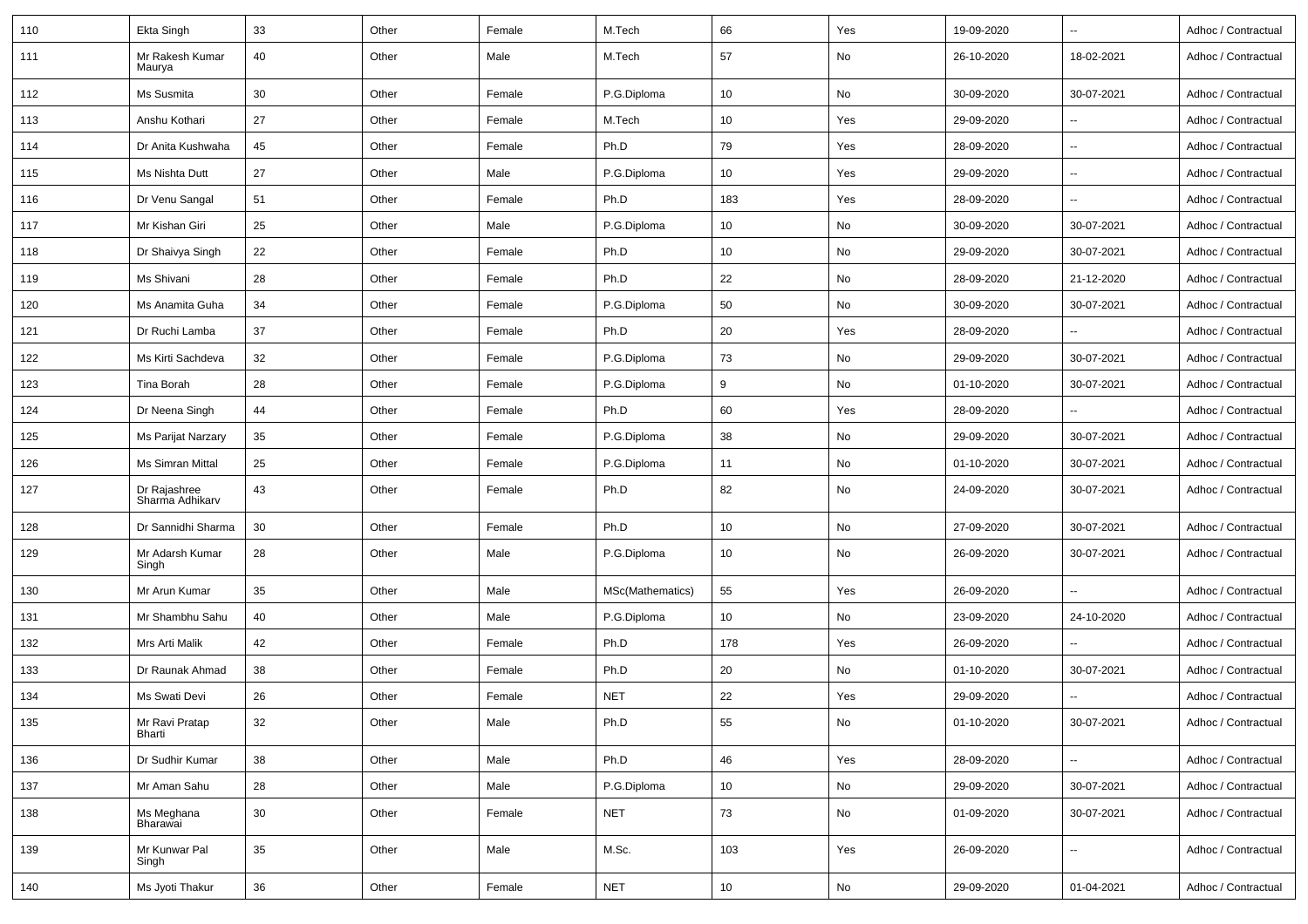| 141 | Dr Archna Sharma         | 40 | Other | Female | Ph.D        | 166 | Yes | 28-09-2020 | $\sim$                   | Adhoc / Contractual |
|-----|--------------------------|----|-------|--------|-------------|-----|-----|------------|--------------------------|---------------------|
| 142 | Ms Richa Sharma          | 28 | Other | Female | P.G.Diploma | 9   | No  | 01-10-2020 | 17-03-2021               | Adhoc / Contractual |
| 143 | Dr Charu Ratana<br>Dubey | 32 | Other | Male   | Ph.D        | 10  | No  | 21-09-2020 | 30-07-2021               | Adhoc / Contractual |
| 144 | Dr Neelam                | 36 | Other | Female | Ph.D        | 42  | Yes | 08-10-2020 | $\overline{\phantom{a}}$ | Adhoc / Contractual |
| 145 | Dr Nidhi Kumar           | 33 | Other | Female | Ph.D        | 106 | Yes | 28-09-2020 | $\overline{\phantom{a}}$ | Adhoc / Contractual |
| 146 | Dr Pabitra Kumar<br>Bag  | 30 | Other | Male   | Ph.D        | 28  | No  | 21-09-2020 | 30-07-2021               | Adhoc / Contractual |
| 147 | Dr Amit Rai              | 41 | Other | Male   | Ph.D        | 173 | Yes | 09-10-2020 | $\overline{\phantom{a}}$ | Adhoc / Contractual |
| 148 | Dr Irfan                 | 35 | Other | Male   | Ph.D        | 11  | Yes | 28-09-2020 | $\overline{\phantom{a}}$ | Adhoc / Contractual |
| 149 | Dr Vibha Mishra          | 40 | Other | Female | Ph.D        | 149 | Yes | 09-10-2020 | $\overline{\phantom{a}}$ | Adhoc / Contractual |
| 150 | Dr Harish Chandra        | 38 | Other | Male   | Ph.D        | 63  | No  | 21-09-2020 | 31-07-2021               | Adhoc / Contractual |
| 151 | Areeb Irshad             | 26 | Other | Male   | M.Tech      | 15  | Yes | 30-09-2020 |                          | Adhoc / Contractual |
| 152 | Mr Rajesh Kumar          | 43 | Other | Male   | <b>NET</b>  | 10  | No  | 23-09-2020 | 30-07-2021               | Adhoc / Contractual |
| 153 | Dr Krishan Kumar         | 31 | Other | Male   | Ph.D        | 31  | No  | 24-09-2020 | 30-06-2021               | Adhoc / Contractual |
| 154 | Dr Anjali Baliyan        | 35 | Other | Female | Ph.D        | 37  | No  | 29-09-2020 | 21-01-2021               | Adhoc / Contractual |
| 155 | Ms Varsha Gautam         | 31 | Other | Female | Ph.D        | 24  | No  | 21-09-2020 | 30-07-2021               | Adhoc / Contractual |
| 156 | Dr Sita Sunder           | 38 | Other | Female | Ph.D        | 78  | Yes | 28-09-2020 | $\overline{\phantom{a}}$ | Adhoc / Contractual |
| 157 | Dr Ashish Aggrawal       | 34 | Other | Male   | M.Tech      | 10  | No  | 25-09-2020 | 30-06-2021               | Adhoc / Contractual |
| 158 | Ms K M Dolly             | 34 | Other | Female | Ph.D        | 36  | No  | 21-09-2020 | 30-07-2021               | Adhoc / Contractual |
| 159 | Mr Suddisht Kumar        | 34 | Other | Male   | <b>NET</b>  | 58  | Yes | 26-09-2020 |                          | Adhoc / Contractual |
| 160 | Dr Vinay Rana            | 32 | Other | Male   | Ph.D        | 55  | No  | 24-09-2020 | 30-06-2021               | Adhoc / Contractual |
| 161 | Dr Meera Maurya          | 40 | Other | Female | P.G.Diploma | 9   | No  | 07-10-2020 | 30-07-2021               | Adhoc / Contractual |
| 162 | Dr Gopal                 | 34 | Other | Male   | Ph.D        | 55  | Yes | 28-09-2020 |                          | Adhoc / Contractual |
| 163 | Urvashi Chauhan          | 31 | Other | Female | M.Tech      | 95  | No  | 24-09-2020 | 30-06-2021               | Adhoc / Contractual |
| 164 | Dr Priyanka Mittal       | 31 | Other | Female | P.G.Diploma | 9   | No  | 10-10-2020 | 30-07-2021               | Other               |
| 165 | <b>Babita Singh</b>      | 35 | Other | Female | M.Tech      | 70  | No  | 24-09-2020 | 30-06-2021               | Adhoc / Contractual |
| 166 | Ms Mamta Punia           | 31 | Other | Female | M.Tech      | 106 | No  | 26-09-2020 | 30-06-2021               | Adhoc / Contractual |
| 167 | Dr Deepika<br>Chaudhary  | 33 | Other | Female | <b>NET</b>  | 39  | No  | 20-09-2020 | 11-02-2021               | Adhoc / Contractual |
| 168 | Dr Aakansha              | 29 | Other | Female | <b>NET</b>  | 10  | Yes | 28-09-2020 | $\sim$                   | Adhoc / Contractual |
| 169 | Dr Shiv Shankar          | 37 | Other | Male   | Ph.D        | 86  | Yes | 26-09-2020 | $\sim$                   | Adhoc / Contractual |
| 170 | Ms Sumedha Dangi         | 35 | Other | Female | M.Tech      | 123 | No  | 23-09-2020 | 30-06-2021               | Adhoc / Contractual |
| 171 | Sanjay Kulshreshtha      | 51 | Other | Male   | M.Tech      | 9   | No  | 26-10-2020 | 16-12-2020               | Adhoc / Contractual |
| 172 | Dr Asha Pandey           | 37 | Other | Female | Ph.D        | 105 | Yes | 26-09-2019 | $\sim$                   | Adhoc / Contractual |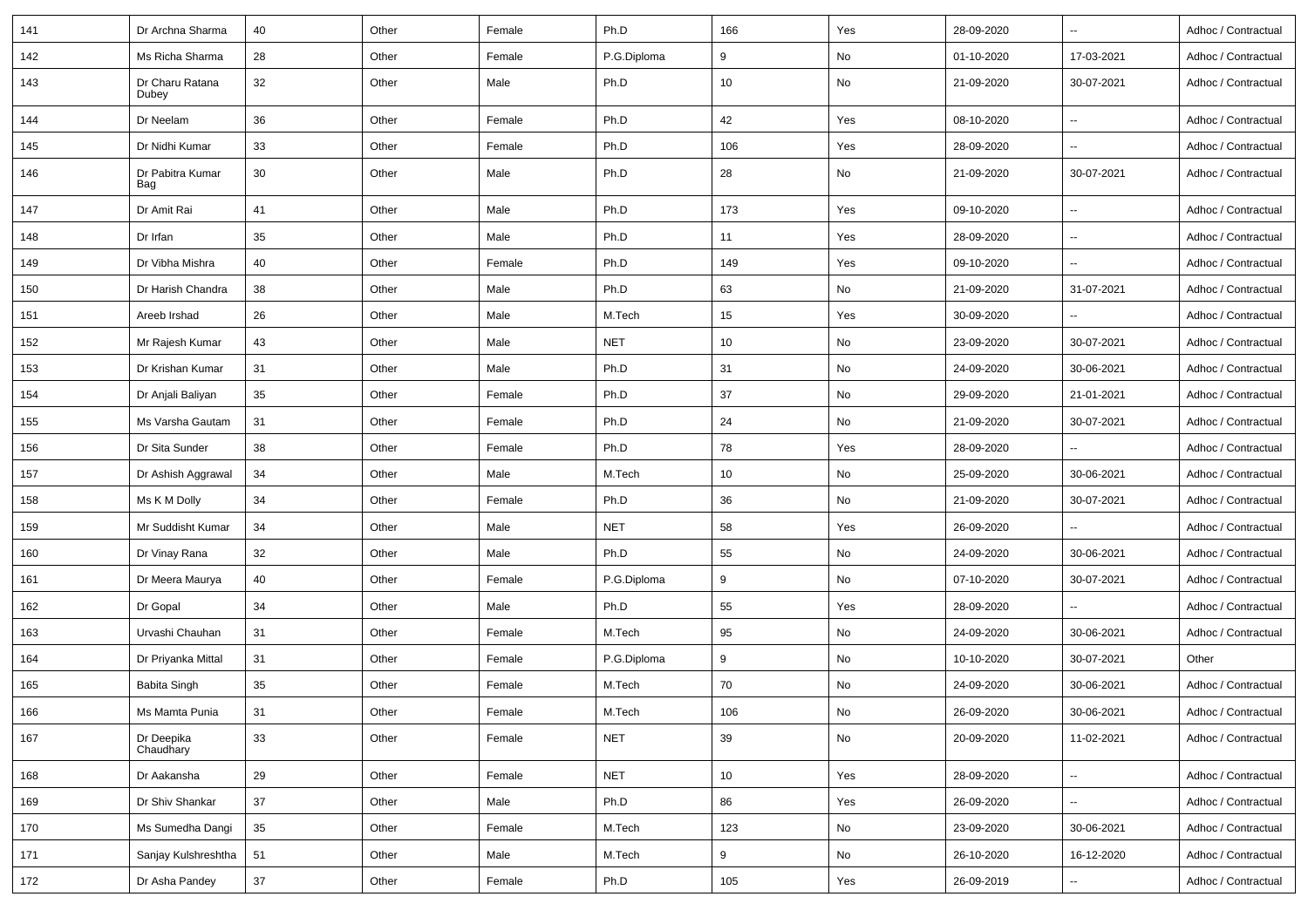| 173 | Ms Aparna Singh             | 30 | Other | Female | M.Tech     | 51  | No  | 23-09-2020 | 30-06-2021               | Adhoc / Contractual |
|-----|-----------------------------|----|-------|--------|------------|-----|-----|------------|--------------------------|---------------------|
| 174 | Dr Prachi Nautiyal          | 35 | Other | Female | Ph.D       | 53  | Yes | 26-10-2020 |                          | Adhoc / Contractual |
| 175 | Satyaveer Gupt              | 29 | Other | Male   | M.Tech     | 93  | No  | 25-09-2020 | 30-06-2021               | Adhoc / Contractual |
| 176 | Shri Ankur Kumar<br>Singhal | 36 | Other | Male   | M.Tech     | 142 | No  | 23-09-2020 | 30-06-2021               | Adhoc / Contractual |
| 177 | Dr Sarita Joshi             | 37 | Other | Female | Ph.D       | 42  | Yes | 26-09-2019 | $\overline{\phantom{a}}$ | Adhoc / Contractual |
| 178 | Manish Kumar<br>Shivhare    | 34 | Other | Male   | Ph.D       | 90  | No  | 28-09-2020 | 30-06-2021               | Adhoc / Contractual |
| 179 | Ms Anita Banerjee           | 29 | Other | Female | <b>NET</b> | 20  | Yes | 26-09-2020 |                          | Adhoc / Contractual |
| 180 | Ms Snehlata<br>Gautam       | 32 | Other | Female | M.Tech     | 26  | No  | 22-09-2020 | 30-06-2021               | Adhoc / Contractual |
| 181 | <b>Prasant Gill</b>         | 36 | Other | Male   | M.Tech     | 137 | No  | 28-09-2020 | 30-06-2021               | Adhoc / Contractual |
| 182 | Mr Abhishek Tomar           | 26 | Other | Male   | <b>NET</b> | 10  | Yes | 28-09-2020 |                          | Adhoc / Contractual |
| 183 | Ms Archana                  | 32 | Other | Female | M.Tech     | 70  | No  | 24-09-2020 | 30-06-2021               | Adhoc / Contractual |
| 184 | Tanzeemul Hasan             | 30 | Other | Male   | M.Tech     | 84  | No  | 01-09-2020 | 30-06-2021               | Adhoc / Contractual |
| 185 | Dr Rupa Sharma              | 41 | Other | Female | Ph.D       | 9   | Yes | 01-10-2020 |                          | Adhoc / Contractual |
| 186 | Nazeem Khan                 | 36 | Other | Male   | M.Tech     | 95  | No  | 28-09-2020 | 30-06-2021               | Adhoc / Contractual |
| 187 | Mrs Anuradha<br>Mishra      | 33 | Other | Female | MSc(ICT)   | 77  | Yes | 26-09-2020 |                          | Adhoc / Contractual |
| 188 | Praveen Kumar Rai           | 31 | Other | Male   | Ph.D       | 24  | No  | 30-09-2020 | 30-06-2021               | Adhoc / Contractual |
| 189 | Mr Vipin Rai                | 39 | Other | Male   | M.Tech     | 158 | No  | 26-09-2020 | 30-06-2021               | Adhoc / Contractual |
| 190 | Mr Rajesh Pal               | 43 | Other | Male   | M.Tech     | 64  | No  | 26-09-2020 | 30-06-2021               | Adhoc / Contractual |
| 191 | Dr Vikas Shrivastava        | 32 | Other | Male   | Ph.D       | 20  | No  | 01-09-2020 | 30-06-2021               | Adhoc / Contractual |
| 192 | Dr Sumit Mahajan            | 32 | Other | Male   | M.Tech     | 115 | No  | 02-11-2020 | 30-06-2021               | Adhoc / Contractual |
| 193 | Ms Ruchi Garg               | 45 | Other | Female | Ph.D       | 150 | No  | 23-09-2020 | 30-06-2021               | Adhoc / Contractual |
| 194 | Sayeed Ahamad               | 41 | Other | Male   | M.Tech     | 130 | No  | 29-09-2020 | 30-06-2021               | Adhoc / Contractual |
| 195 | Dr Seema Rani               | 46 | Other | Female | Ph.D       | 149 | No  | 05-10-2020 | 30-06-2021               | Adhoc / Contractual |
| 196 | Mr Himashu Sharma           | 30 | Other | Male   | M.Tech     | 74  | No  | 29-09-2020 | 30-06-2021               | Adhoc / Contractual |
| 197 | Dinesh Kumar                | 41 | Other | Male   | M.Tech     | 195 | No  | 30-09-2020 | 30-06-2021               | Adhoc / Contractual |
| 198 | Mr Harshvardhan             | 36 | Other | Male   | Ph.D       | 45  | No  | 01-10-2020 | 30-06-2021               | Adhoc / Contractual |
| 199 | Shri Anuj Sachan            | 27 | Other | Male   | M.Tech     | 20  | No  | 22-09-2020 | 15-02-2021               | Adhoc / Contractual |
| 200 | Mr Gurpreet Singh           | 39 | Other | Male   | <b>MCA</b> | 177 | No  | 28-09-2020 | 01-02-2021               | Adhoc / Contractual |
| 201 | Mr Deepak Kumar<br>Verma    | 41 | Other | Male   | Ph.D       | 154 | No  | 29-09-2020 | 10-02-2021               | Adhoc / Contractual |
| 202 | Ms Deepa Solanki            | 32 | Other | Female | M.Tech     | 81  | No  | 01-10-2020 | 16-02-2021               | Adhoc / Contractual |
| 203 | Ms Sonika<br>Upadhyay       | 31 | Other | Female | M.Tech     | 46  | No  | 28-09-2020 | 10-03-2021               | Adhoc / Contractual |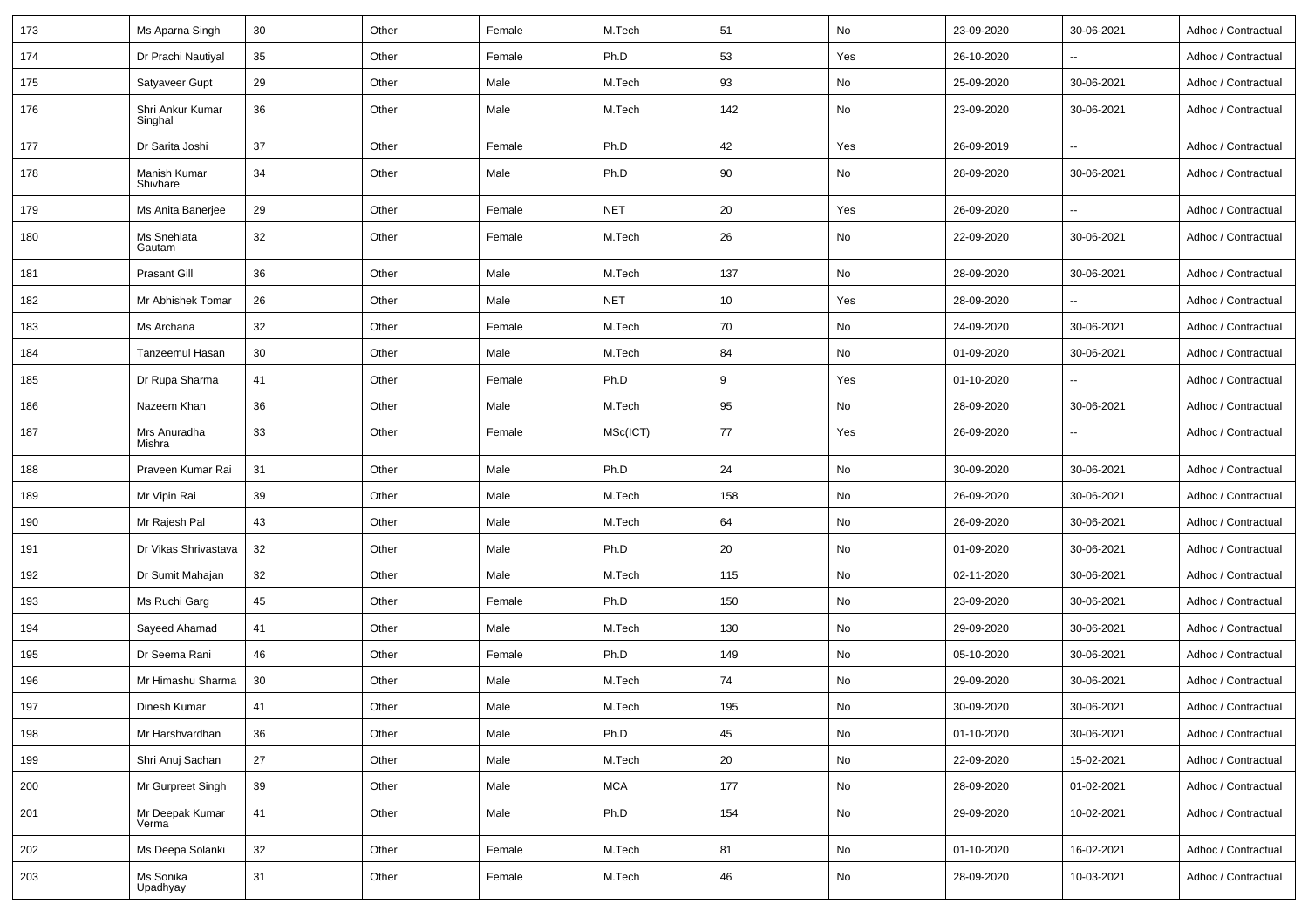| 204 | Shri Mayank Tayagi               | 27 | Other                      | Male   | M.Tech        | 34  | No  | 22-09-2020 | 01-04-2021               | Adhoc / Contractual |
|-----|----------------------------------|----|----------------------------|--------|---------------|-----|-----|------------|--------------------------|---------------------|
| 205 | Ms Anuska Gupta                  | 25 | Other                      | Female | M.Tech        | 27  | No  | 05-10-2020 | 06-04-2021               | Adhoc / Contractual |
| 206 | Ms Isha                          | 30 | Other                      | Female | M.Tech        | 46  | No  | 23-09-2020 | 30-06-2021               | Adhoc / Contractual |
| 207 | Ms Sugandha Yadav                | 29 | Other                      | Female | M.Tech        | 46  | No  | 22-09-2020 | 30-06-2021               | Adhoc / Contractual |
| 208 | Dr Gaurav Tewari                 | 31 | Other                      | Male   | Ph.D          | 30  | No  | 22-09-2020 | 30-06-2021               | Adhoc / Contractual |
| 209 | Kavita Verma                     | 29 | Other                      | Female | M.Tech        | 10  | No  | 26-09-2020 | 05-09-2021               | Adhoc / Contractual |
| 210 | Nitin Bhardwaj                   | 30 | Other                      | Male   | M. Plan (URP) | 11  | No  | 24-01-2020 | 10-12-2021               | Adhoc / Contractual |
| 211 | Dr Ajay Kr Kansal                | 47 | <b>Assistant Professor</b> | Male   | Ph.D          | 274 | Yes | 07-09-2016 | $\overline{\phantom{a}}$ | Regular             |
| 212 | Dr Dinesh Kumar<br>Sharma        | 45 | <b>Assistant Professor</b> | Male   | Ph.D          | 256 | Yes | 20-03-2009 | $\overline{\phantom{a}}$ | Regular             |
| 213 | Dr Indu Uprety                   | 48 | Associate Professor        | Female | Ph.D          | 283 | Yes | 07-12-2011 | $\overline{\phantom{a}}$ | Regular             |
| 214 | Dr Kavita Singh                  | 41 | Other                      | Female | Ph.D          | 208 | Yes | 11-12-2007 | $\overline{\phantom{a}}$ | Adhoc / Contractual |
| 215 | Dr Lovy Sarikwal                 | 53 | <b>Assistant Professor</b> | Female | Ph.D          | 292 | Yes | 28-03-2009 | $\overline{\phantom{a}}$ | Regular             |
| 216 | Dr Manisha Sharma                | 43 | <b>Assistant Professor</b> | Female | Ph.D          | 231 | Yes | 20-04-2009 | $\ddotsc$                | Regular             |
| 217 | Dr Monika Bhati                  | 39 | Other                      | Female | Ph.D          | 163 | Yes | 02-01-2009 | $\sim$                   | Adhoc / Contractual |
| 218 | Dr Naveen Kumar                  | 40 | <b>Assistant Professor</b> | Male   | Ph.D          | 173 | Yes | 24-02-2009 | $\sim$                   | Adhoc / Contractual |
| 219 | Dr Neeti Rana                    | 49 | Associate Professor        | Female | Ph.D          | 283 | Yes | 01-12-2009 | $\overline{\phantom{a}}$ | Adhoc / Contractual |
| 220 | Dr Ombir Singh                   | 39 | <b>Assistant Professor</b> | Male   | Ph.D          | 18  | Yes | 21-12-2009 | $\sim$                   | Adhoc / Contractual |
| 221 | Dr Pradeep Kumar<br>Yadav        | 68 | Professor                  | Male   | Ph.D          | 62  | Yes | 20-05-2016 | $\sim$                   | Adhoc / Contractual |
| 222 | Dr Rakesh Kr<br>Srivastava       | 51 | <b>Assistant Professor</b> | Male   | Ph.D          | 206 | Yes | 17-10-2011 | $\overline{\phantom{a}}$ | Regular             |
| 223 | Dr Samar Ragshin                 | 41 | Other                      | Female | Ph.D          | 193 | Yes | 02-06-2009 | $\overline{\phantom{a}}$ | Adhoc / Contractual |
| 224 | Dr Satish Kumar                  | 42 | <b>Assistant Professor</b> | Male   | Ph.D          | 224 | Yes | 25-11-2011 | $\overline{\phantom{a}}$ | Regular             |
| 225 | Dr Shweta Anand                  | 48 | Professor                  | Female | Ph.D          | 157 | Yes | 14-06-2008 | $\sim$                   | Regular             |
| 226 | Dr Subhojit Banerjee             | 47 | <b>Assistant Professor</b> | Male   | Ph.D          | 239 | Yes | 27-08-2010 | $\sim$                   | Regular             |
| 227 | Dr Varsha Dixit                  | 45 | <b>Assistant Professor</b> | Female | Ph.D          | 222 | Yes | 09-06-2010 | Ξ.                       | Regular             |
| 228 | Digvijay Dhama                   | 32 | Other                      | Male   | LLM           | 12  | No  | 04-09-2020 | 31-05-2021               | Adhoc / Contractual |
| 229 | Dr Akshay Kumar<br>Singh         | 42 | <b>Assistant Professor</b> | Male   | Ph.D          | 132 | Yes | 01-12-2011 | $\sim$                   | Adhoc / Contractual |
| 230 | Dr Chandrabhanu<br><b>Bharas</b> | 53 | <b>Assistant Professor</b> | Male   | Ph.D          | 199 | Yes | 05-12-2011 | $\sim$                   | Regular             |
| 231 | Dr Krishana Kant<br>Dwivedi      | 44 | <b>Assistant Professor</b> | Male   | Ph.D          | 221 | Yes | 26-02-2016 | $\rightarrow$            | Regular             |
| 232 | Dr Mamta Sharma                  | 46 | <b>Assistant Professor</b> | Female | Ph.D          | 151 | Yes | 30-12-2011 | $\overline{\phantom{a}}$ | Adhoc / Contractual |
| 233 | Dr Mohit Bishnoi                 | 32 | Other                      | Male   | LLM           | 10  | No  | 05-09-2020 | 31-05-2021               | Adhoc / Contractual |
| 234 | Dr Poonam Verma                  | 47 | <b>Assistant Professor</b> | Female | Ph.D          | 180 | Yes | 22-09-2016 | $\sim$                   | Regular             |